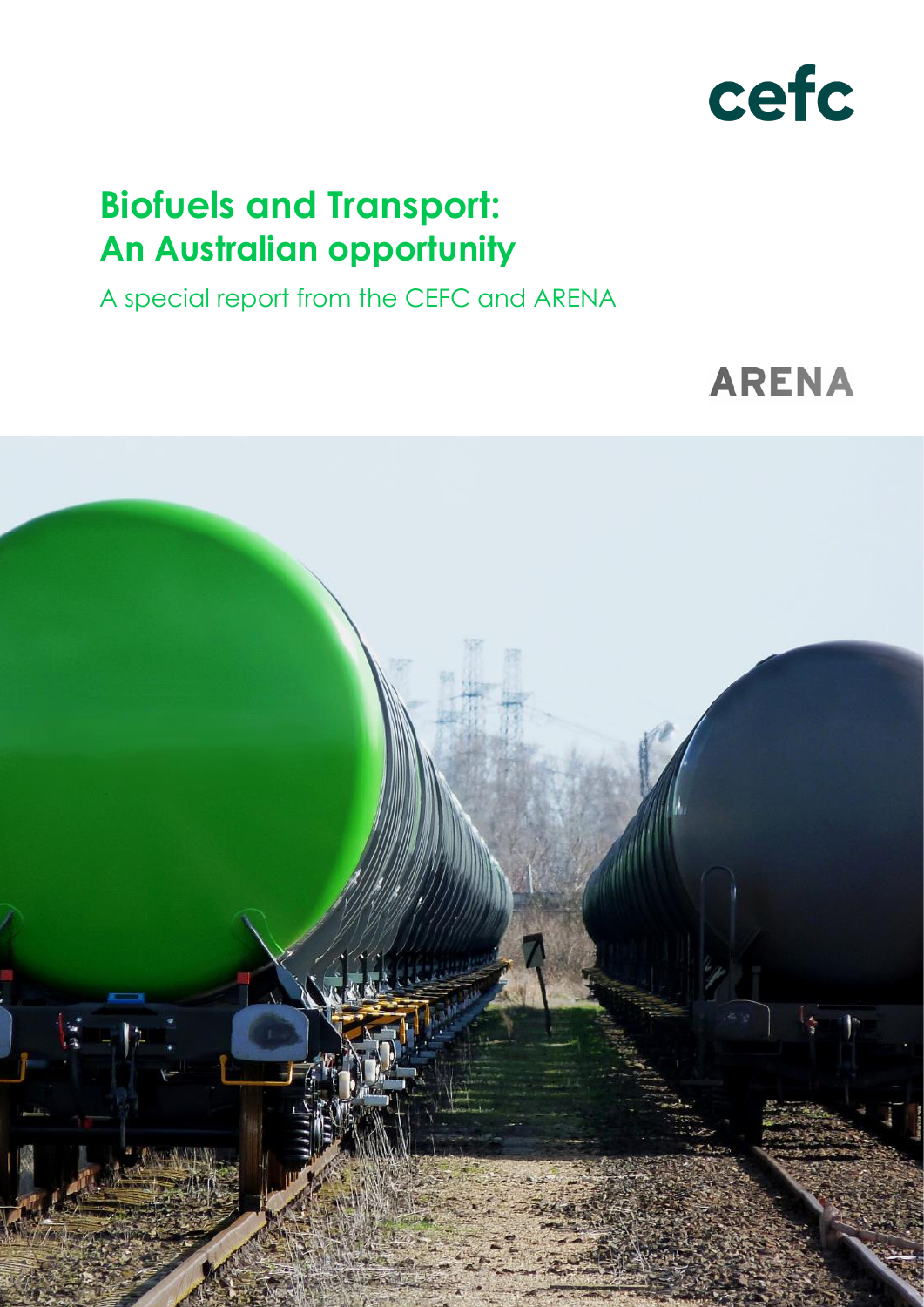# <span id="page-1-0"></span>**About this report**

The Clean Energy Finance Corporation (CEFC) and the Australian Renewable Energy Agency (ARENA) sought analysis from GHD about the global and Australian biofuels sectors, including the challenges and opportunities for the further development of the Australian biofuel industry.

GHD considered the magnitude of the challenge to develop a thriving biofuel industry in Australia, including sustainability constraints. It assessed the level of Australian biofuel production consistent with a global transport carbon reduction strategy and considered how biofuels can complement other technologies in the transport sector in particular.

In addition, the report canvassed the potential development of an Australian biofuel industry, outlining policies that have been central to the successful development of the sector in other markets. The economic challenges and broader societal benefits of biofuels relative to fossil fuels were also explored.

This document provides an overview of the main findings.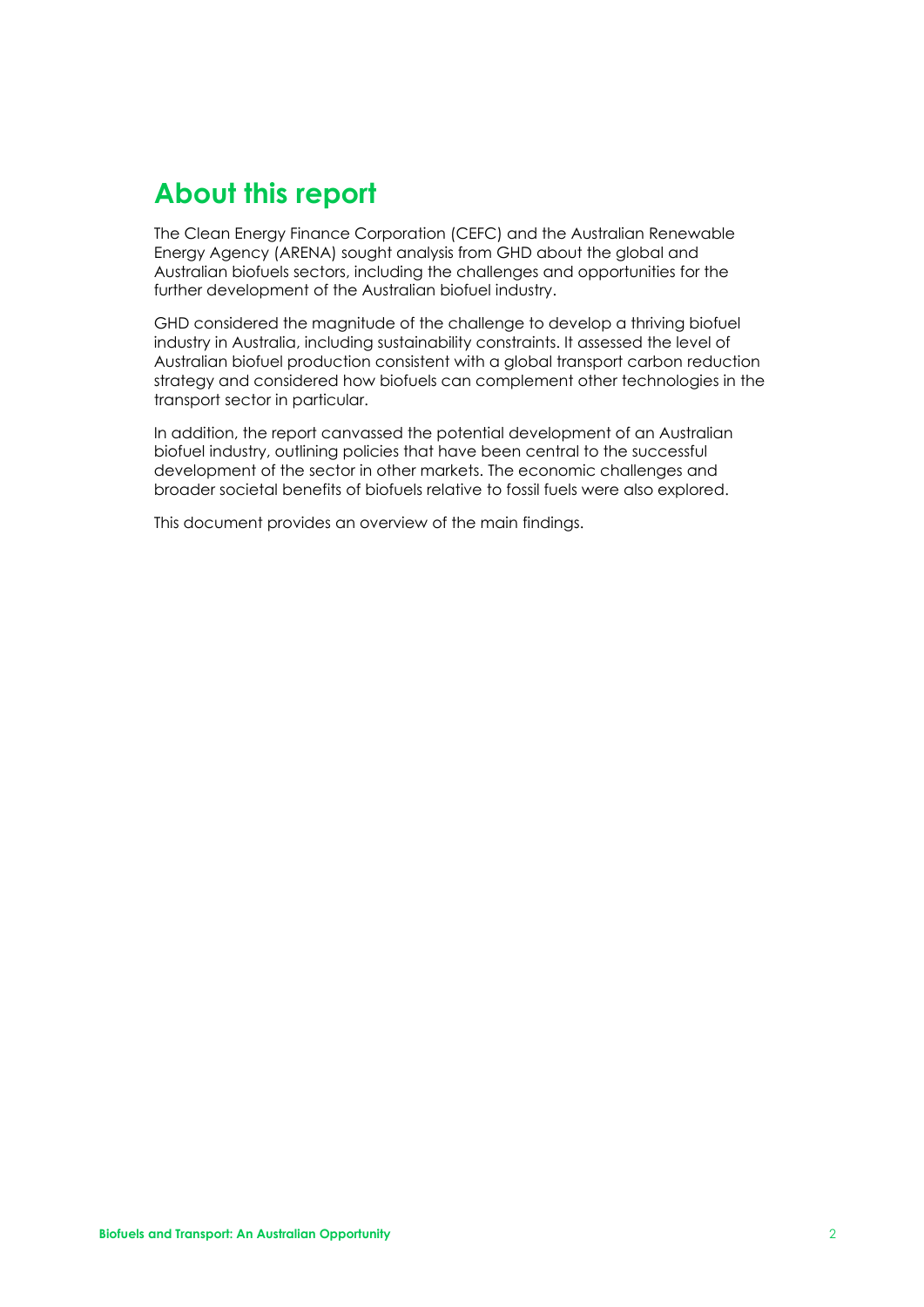# Table of contents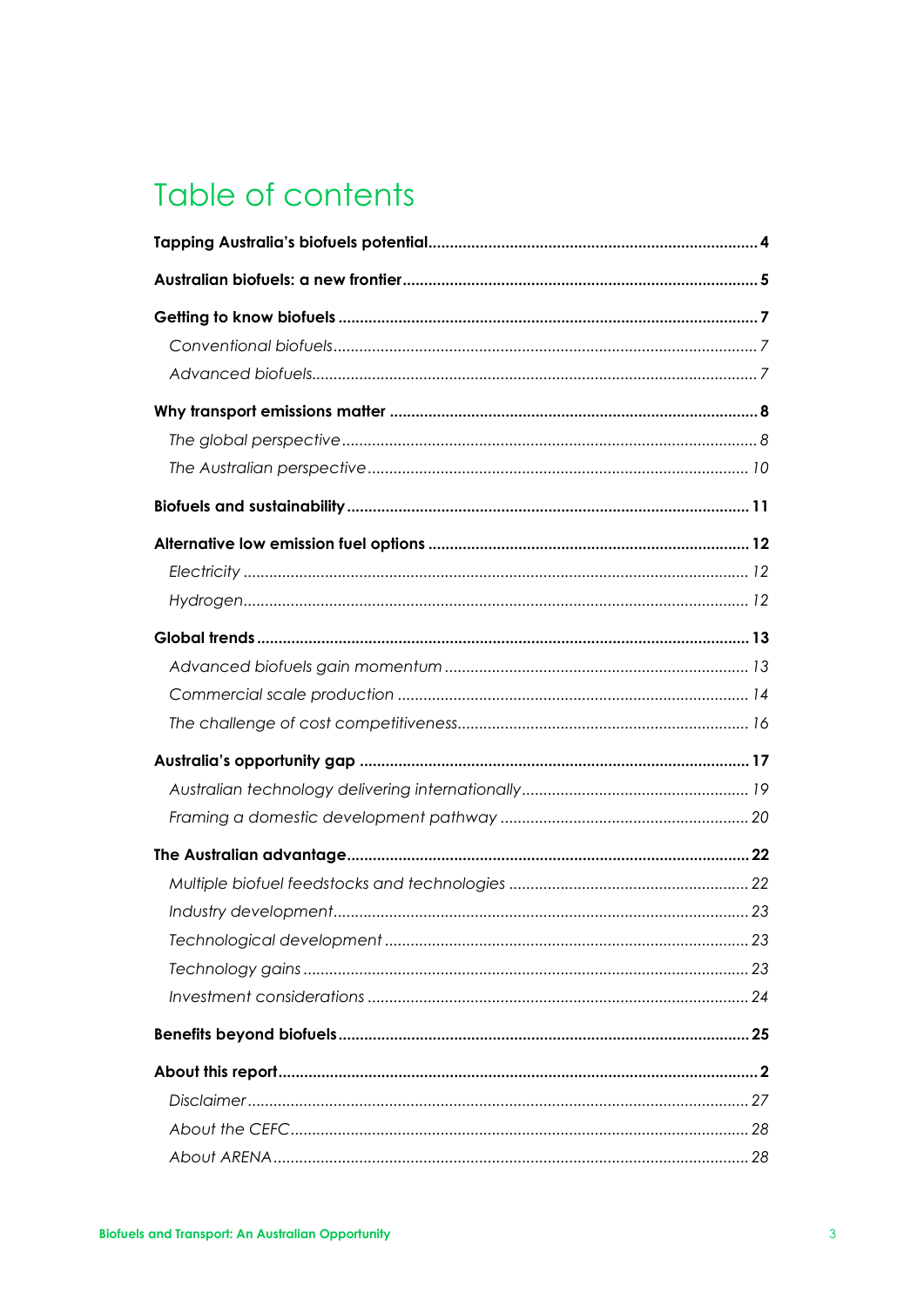# <span id="page-3-0"></span>**Tapping Australia's biofuels potential**

#### **A message from the CEFC and ARENA**

With Australia's electricity sector undergoing a substantial transition to cleaner energy and lower emissions, it is appropriate to consider other areas of emissions reduction that will be essential for Australia to meet our emissions reductions commitments.

Transport is one such area of opportunity, particularly when supported by a robust domestic biofuels industry.

Together, the CEFC and ARENA commissioned new analysis to help the industry, investors and policy makers anticipate the potential pathway to a biofuels-rich transport sector. Market experts GHD bring a global view to this challenge, considering the experience of other markets and identifying opportunities for the nascent biofuels industry in Australia.

Globally, biofuels production is projected to increase 10-fold by 2060, making it a major player in decarbonisation of transport worldwide. However, for Australia to contribute its share of that output, we would need to experience a 40-fold expansion of our industry over the same period, to reach an annual production capacity of 20 gigalitres.

Advanced biofuels can derive energy from feedstocks that would otherwise be considered waste materials. They are also highly compatible with existing fuel infrastructure, which further increases their attractiveness for investment. Australia's existing experience in agriculture, forestry and engineering provides a solid foundation on which to build a thriving biofuels industry. And our heavy reliance on air travel, long-distance road freight and rail and marine freight, provide the potential demand for these lower emissions biofuels.

Developing this industry presents opportunities to provide new and ongoing industrial employment in regional areas. To meet a 20 gigalitre annual production target it is estimated up to 250,000 jobs could be created and the investment required by production facilities alone is estimated at between \$25 billion and \$30 billion. But support from a range of quarters is needed to achieve such an outcome and to drive down the cost of production so that biofuels are competitive with petroleum fuels.

To build this industry at the required scale, Australia will benefit from early investment in first-of-their-kind facilities to ensure training and skills development occur domestically. ARENA has the experience and capacity to provide funding to research and development and pilot models. The CEFC can further support developers with finance tailored to meet individual project needs.

We trust this report provides useful insights into the industry's potential and look forward to working further with biofuels project developers to accelerate Australia's transition to affordable and reliable renewable energy sources as part of a lower emissions economy.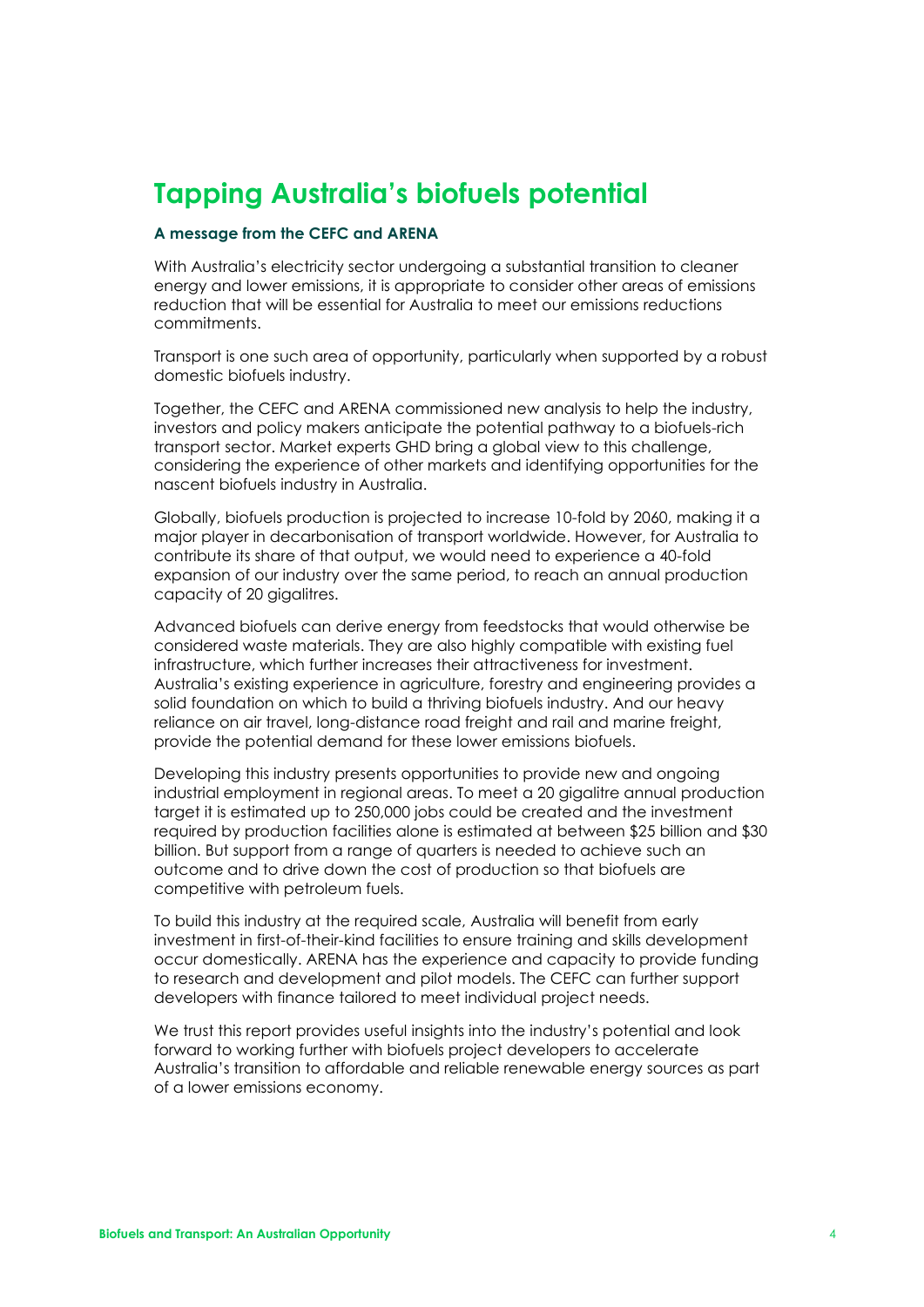## <span id="page-4-0"></span>**Australian biofuels: a new frontier**

#### **Key findings of the report:**

- 1. The international transport sector produces 15 per cent of carbon emissions and 23 per cent of fossil fuel emissions globally.<sup>1</sup> In Australia, transport is the second-largest carbon emitter, responsible for 18 per cent of national emissions.<sup>2</sup> In light of global climate change challenges, the transport sector's emissions must decrease. The challenge is reducing these emissions without impacting the sector's utility. One solution is to develop a thriving biofuel industry in Australia.
- 2. The International Energy Agency (IEA) identifies biofuel as a major player in the decarbonisation of the transport sector.<sup>3</sup> The IEA projects global annual biofuel production will increase tenfold to 840 gigalitres by 2060.<sup>4</sup> As a proportion of all fuel, the amount of biofuel currently produced in Australia sits below the global average. For the nation to contribute its share of the projected global average in 2060, it needs to increase its biofuel production by a factor of 40 to approximately 20 gigalitres per year.
- 3. Australia's many geographic, climatic, resource and research advantages should enable it to meet this challenge and become a leader in the field. Australia can also draw on the experience of its small but resilient core biofuel industry. Global employment figures suggest an Australian biofuels production target of 20 gigalitres per year could provide long-term employment for up to 250,000 people, mostly in regional areas.
- 4. Australia's geography necessitates its heavy reliance on air travel, longdistance road freight, and rail and marine freight. Electrification is expected to have a significant impact on the light vehicle transport sector. However, liquid fuels are projected to remain the most commonly used fuels in the heavy freight, shipping and aviation industries as they have high energy-density and are convenient to store and handle. Biofuels offer a sustainable, low-carbon alternative for these industries.
- 5. Cost competitiveness is the biggest barrier to biofuel expansion. Support is needed to help bring down the cost of developing biofuel technologies, recognising the potential environmental, socioeconomic and geopolitical benefits. Nations with successful biofuel industries have demonstrated the importance of appropriate policy and regulation for maximising biofuel's positive financial and environmental outcomes.

<sup>1</sup> IEA (2017), Energy Technology Perspectives: Tracking Clean Energy Progress 2017.

<sup>2</sup> Department of the Environment and Energy (2017), Australia's Emission Projections.

<sup>3</sup> IEA (2017), Energy Technology Perspectives: Tracking Clean Energy Progress 2017.

<sup>4</sup> One gigalitre (GL) is equivalent to one billion (1,000,000,000) litres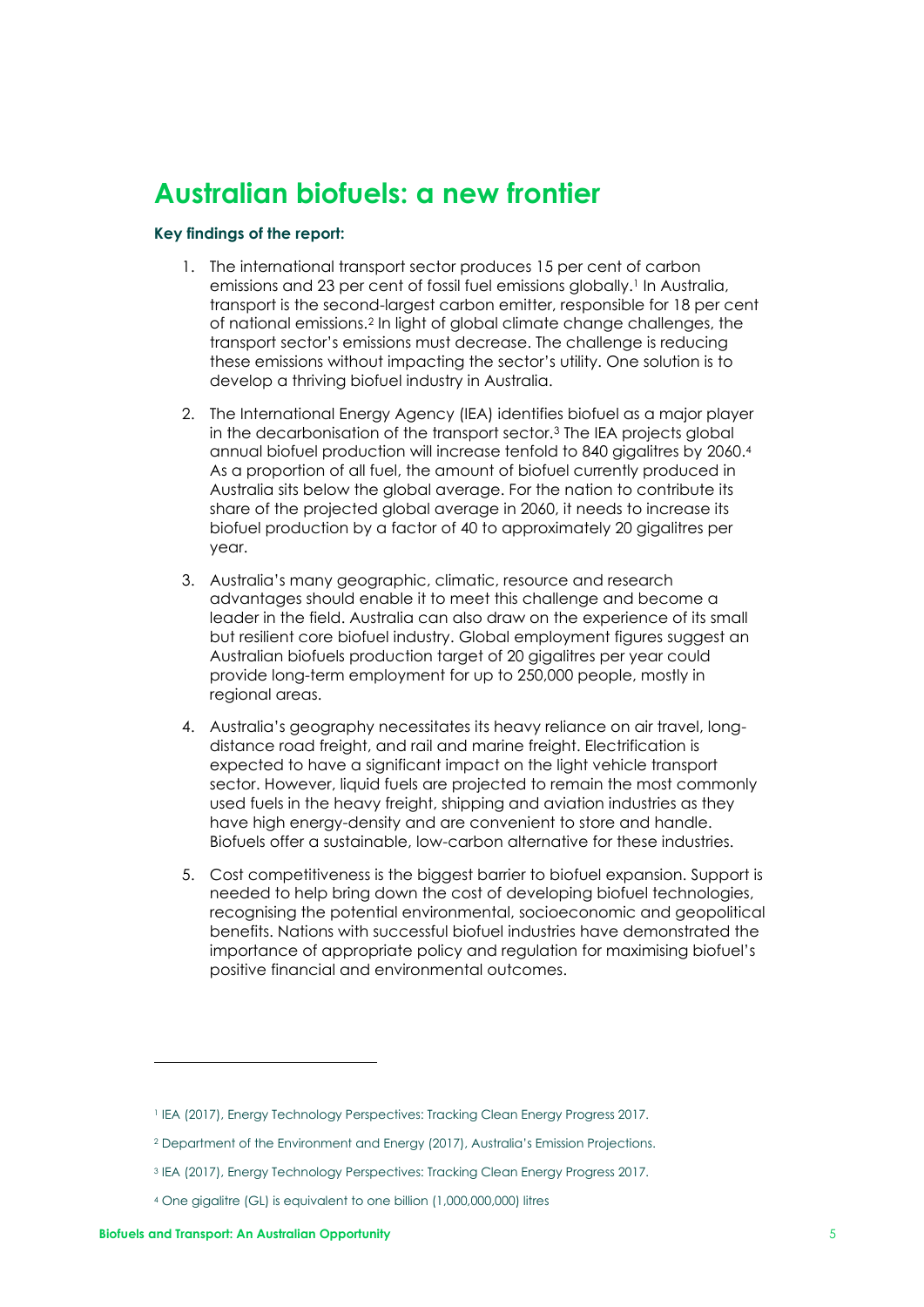- 6. A scenario analysis of future biofuel costs indicates that advanced biofuels are likely to become cost competitive with petroleum fuels, just as wind and solar power generation have become cost competitive with fossil fuels over the past 20 years.
- 7. The Australian transport sector's dependence on crude oil and fuel imports has grown from around 60 per cent in 2000 to more than 90 per cent today. Australia's fuel storage capacity is held within the commercial supply chain, with no government-held or compulsory industry stocks of emergency reserves. A readily available and sustainable substitute such as biofuel would alleviate some of the risk associated with Australia's almost total reliance on imported petroleum products.
- 8. To grow, the biofuel industry requires both industry and infrastructure development. Compared with other carbon mitigation options, this development needs a longer gestation period. Importantly, short-term policy development and technological support can enable biofuels to contribute to delivery of Australia's international emissions reduction commitments under the Paris Agreement.
- 9. A new generation of advanced biofuels capable of overcoming some of the limitations of conventional biofuels are being commercially developed. Advanced biofuels can be produced from a broader range of feedstock, including waste streams. They are also often fully compatible with existing fuels, which means they can be inserted into the existing delivery infrastructure.
- 10. In Australia, the focus for future biofuel developments should be on sustainable, low-carbon, advanced biofuels. Co-located conventional and advanced biofuel facilities, which combine economic returns with sustainability, could be a way forward. These could be modelled on existing bio-refinery systems, such as those that use the whole sugarcane plant to produce food products, conventional ethanol, cellulosic ethanol and renewable heating, cooling and power. The investment required by production facilities alone is estimated at between \$25 billion and \$30 billion.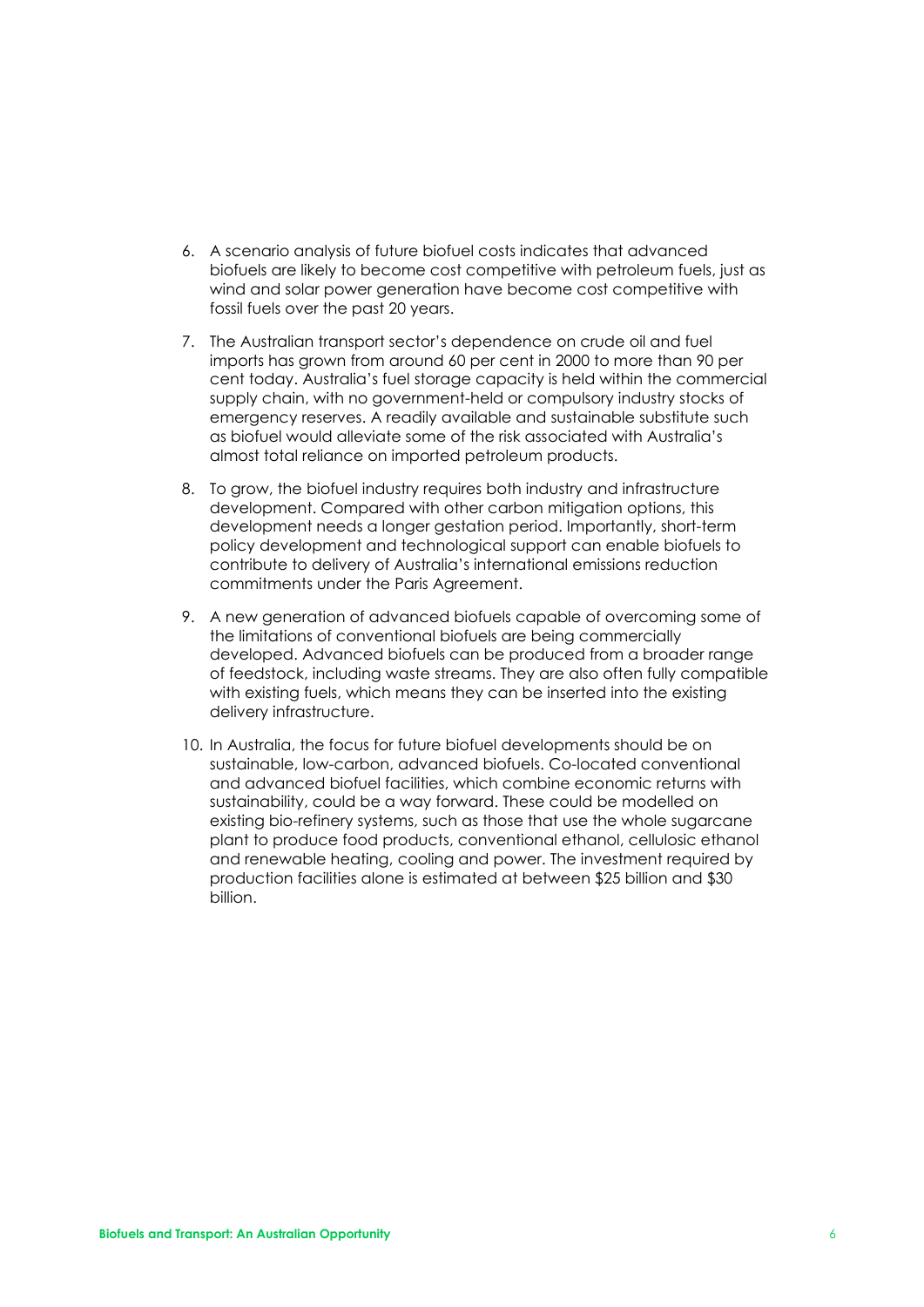# <span id="page-6-0"></span>**Getting to know biofuels**

#### <span id="page-6-1"></span>**Conventional biofuels**

Conventional biofuels are usually considered to be biodiesel produced from vegetable oils or ethanol produced from sugarcane, corn or wheat. Due to their high oxygen and moisture content, sedimentation and cold flow issues, there is a limit to how well these fuels can blend with petroleum.

Conventional biofuels are:

- Referred to as first-generation biofuels
- Produced almost exclusively from the human food chain
- Includes ethanol from sugar (for example, from cane) or starch (from corn)
- Also includes biodiesel from oils and fats
- Not typically 100 per cent compatible with existing fuel infrastructure or with existing vehicles, ships and planes.

#### <span id="page-6-2"></span>**Advanced biofuels**

Advanced biofuels include renewable diesel, green diesel, Fischer–Tropsch (FT) diesel, bio-jet fuel, and bio-gasoline. They are compatible with the existing infrastructure that was designed around petroleum. These and other advanced fuels like cellulosic ethanol, bio-CNG and bio-LNG also have a much greater potential to reduce carbon emissions than conventional biofuels.

Advanced biofuels are:

- Referred to as second-, third- and even fourth-generation biofuels, depending on the type of feedstock used
- Produced from non-food feedstocks
- Includes residue from the forestry and agricultural sectors, including straw, cotton trash, sawdust and vegetation removed by agricultural thinning
- Also includes purpose-grown crops such as high-yield grass, woody biomass or algae, typically grown on semi-arable land
- Draws on eligible urban waste streams such as municipal solid waste (MSW) or household rubbish, and food waste streams such as corn stover (stalks, leaves and cobs left over after harvest)
- Compatible with existing fuel infrastructure, these biofuels are widely seen as 'drop-in' biofuels.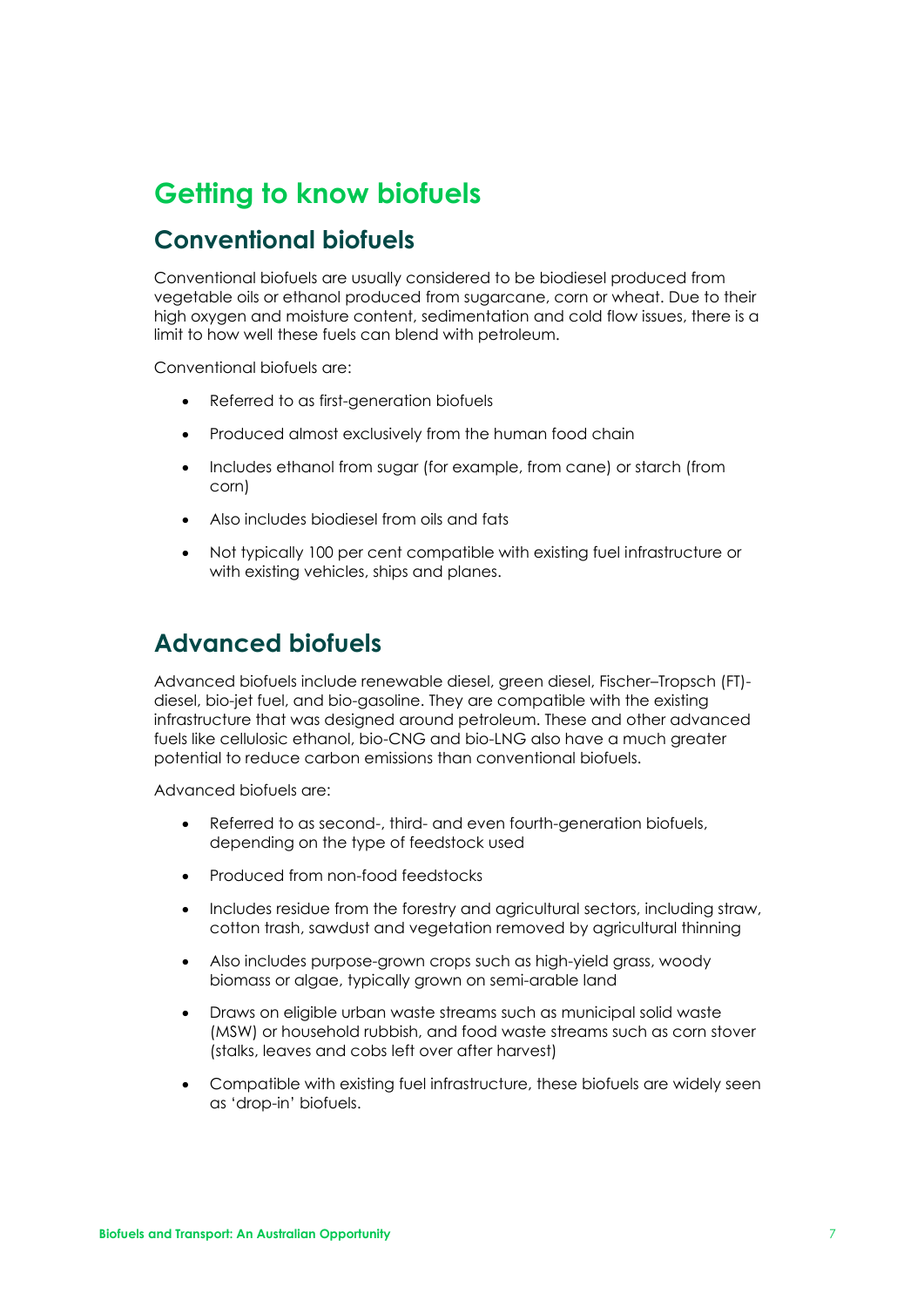# <span id="page-7-0"></span>**Why transport emissions matter**

#### <span id="page-7-1"></span>**The global perspective**

The International Energy Agency (IEA) 2°C scenario (2DS) outlines a deployment plan and emissions trajectory based on a 50 per cent probability that average global temperature growth will not exceed 2°C by 2100.<sup>5</sup>

In 2013, the transport sector was responsible for approximately 15 per cent of total global carbon emissions and 23 per cent of all global emissions from fossil fuels. The Organization of the Petroleum Exporting Companies (OPEC) projected that the global transport energy sector's needs would grow by approximately 23 per cent between 2015 and 2060. 6

The transport sector must significantly reduce its emissions if it is to meet the IEA 2DS trajectory. Ideally, these cuts will not lead to significant cost increases, or reductions in the sector's utility.

Emissions reduction strategies include more efficient vehicle design, improved logistics, increased use of lower emission modes of transport and greater reliance on lowemission fuels such as biofuels. Other sources of lowemission power include renewable electricity (battery power), hydrogen, and compressed natural gas (CNG) or liquefied natural gas (LNG).<sup>7</sup>

Biofuels are an attractive option due to their high energy density and convenient handling and storage properties. They can also 'drop in' to the existing fuel supply and end-use infrastructure with minimal modification and expense required.

Current global biofuel production provides only 2.7 per cent (3.3 exajoules, equivalent to 92.4 gigalitres of diesel) <sup>8</sup> of the global transport sector's annual energy requirement.<sup>9</sup> Even with electrification and efficiency gains in transport technology, the IEA projects a 40-year, tenfold increase in annual biofuel production to 30 exajoules (equivalent to 840 gigalitres of diesel) will be necessary if the sector is to meet its 2DS target.

These benefits mean biofuels are likely to become significant contributors in the heavy freight, shipping and aviation sectors. Electric solutions are more likely to dominate the passenger, light commercial and rail sectors.

<sup>5</sup> IEA (2017), Energy Technology Perspectives, Tracking Clean Energy Progress 2017.

<sup>6</sup> OPEC (2017), World Oil Outlook 2040.

<sup>7</sup> CNG/LNG vehicles havelowerwell-to-wheelgreenhousegasemissionsthangasoline-powered vehicles, but higher than modern diesel vehicles. Alternative Fuels Data Centre, US DOE:

<sup>8</sup> One exajoule (equivalent to 1,018 joules) is equivalent to approximately 28 gigalitres of diesel fuel.

<sup>9</sup> IEA (2017), Energy Technology Perspectives, Tracking Clean Energy Progress 2017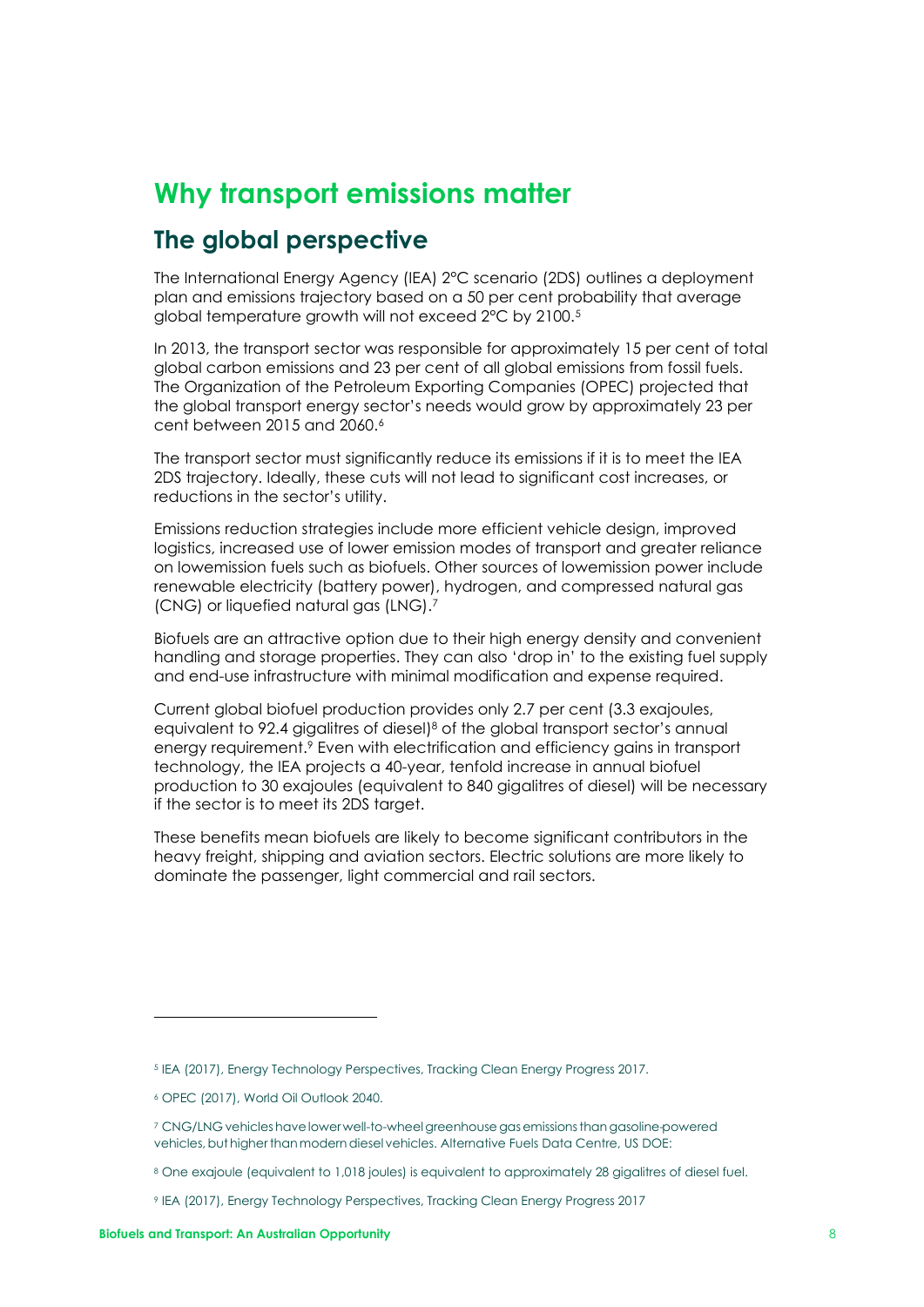



*Figure 2 Global biofuels energy growth in transport, by market sector (IEA, 2017a)* 

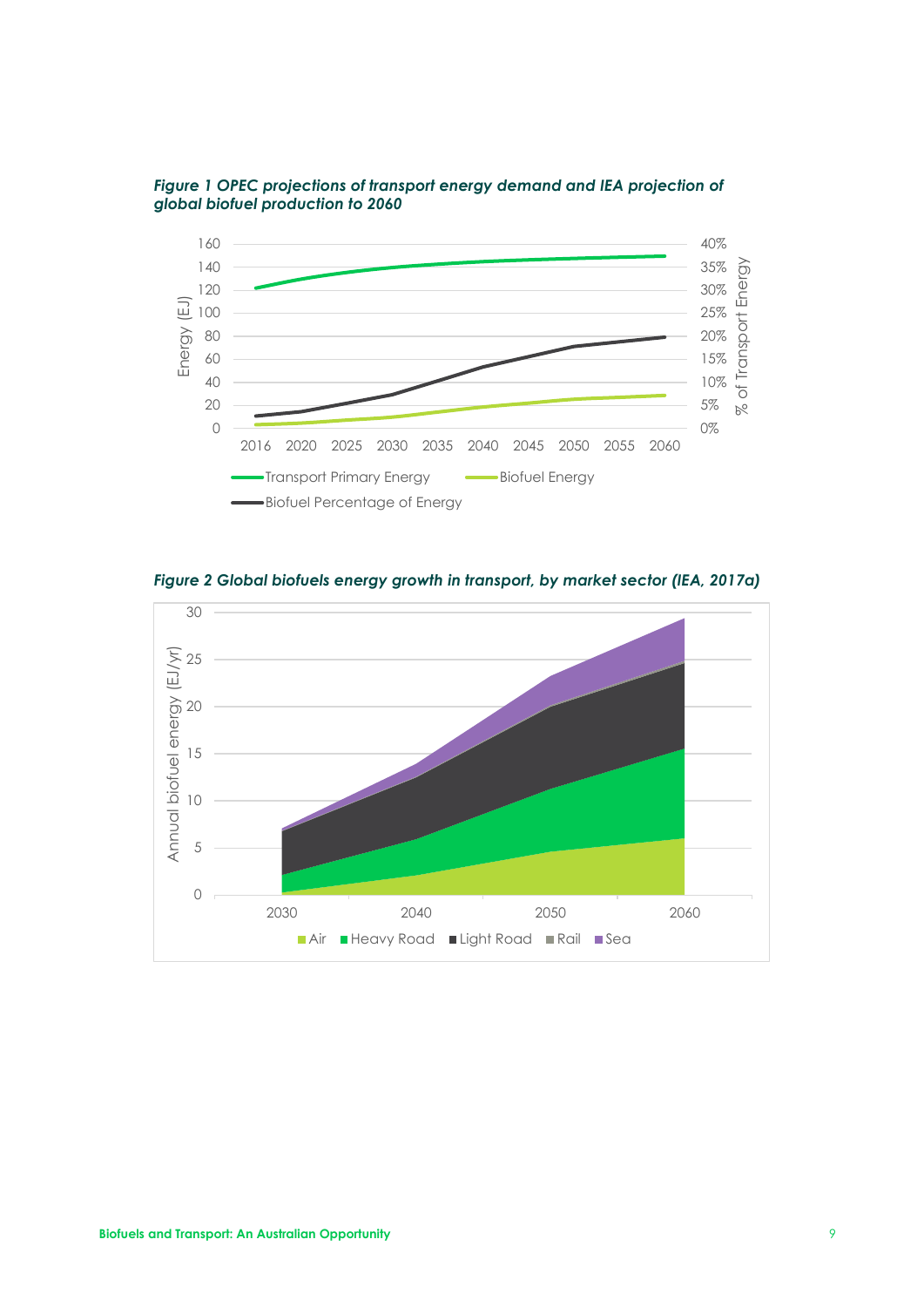#### <span id="page-9-0"></span>**The Australian perspective**

In Australia, the transport sector represented 27 per cent of total energy consumption in the 2014-15 financial year. In 2017, transport was the secondlargest source of emissions, producing 18 per cent of Australia's total carbon emissions (100 million tonnes of carbon dioxide equivalent). Road transport was responsible for around 85 per cent of the sector's emissions, with air transport responsible for an increasing share of emissions.<sup>10</sup>

Cars are responsible for almost half (44 million tonnes) of all transport emissions. Emissions have increased by 22 per cent since 2005. As Figure 3 shows, greenhouse gas emissions from transport are projected to rise another 12 per cent by 2030, to 112 million tonnes, despite projected improvements in vehicle efficiency and increases in low-emission fuels.

Electrification is expected to impact the light vehicle transport sector. But liquid fuels, with their high-density energy and convenient storage and handling properties, are projected to continue dominating the heavy freight, shipping and aviation industries. Biofuels offer a sustainable, lowcarbon alternative.



*Figure 3 Australia's carbon emissions from transport, 1990 to 2030*

*Source: Department of the Environment and Energy, 2017*

<sup>10</sup> Department of the Environment and Energy (2017), Australia's Emission Projections 2017.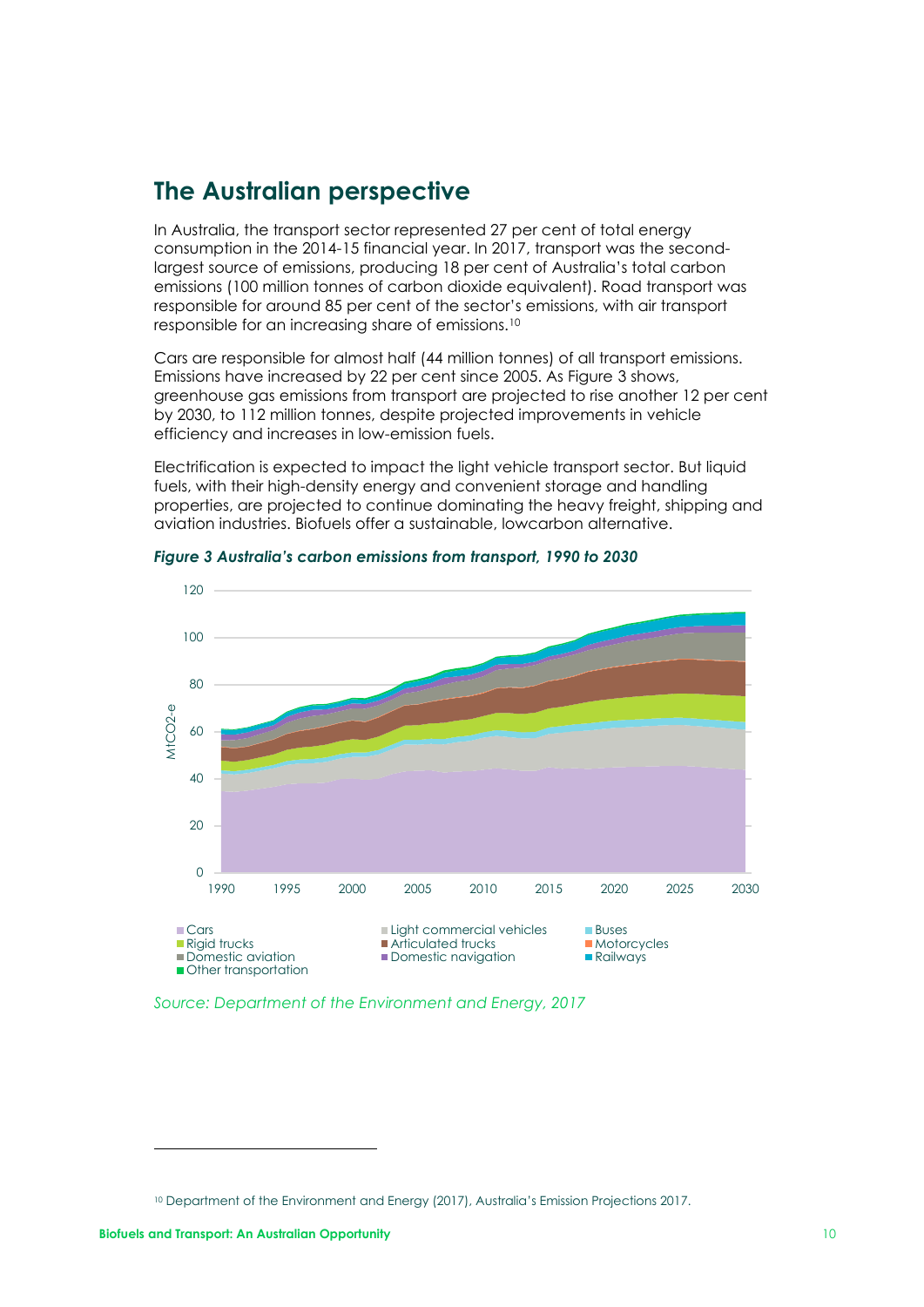## <span id="page-10-0"></span>**Biofuels and sustainability**

The IEA expects the majority of biofuel growth to come from advanced biofuels. In addition to financial and technical challenges, the developing biofuel industry needs to address the following sustainability considerations:

**Food versus fuel**. Biofuels should not diminish the food available to the growing global population. Feedstock for future biofuel production will need to come from non-food biomass (such as lignocellulosic material) or waste products (such as corn stover). Further technological development is needed to solve this potential problem.

**Land requirements**. It is estimated the biofuel industry will require approximately 100 million hectares to meet its 2060 target. This is a threefold increase on its current usage (30 million hectares or two per cent of global arable land).<sup>11</sup> This increase will occur at the same time as a growing global population seeks more arable land to produce food, fibre and biomass for bioenergy (heat and power). Ideally, the land required for biofuel feedstock production will be semi-arable and not compete with other demands for arable land. The disproportionate increase in biofuel production compared to the amount of land required is partly due to the significant increase in the use of waste products.

**Energy efficiency**. The energy required to produce or collect feedstock and convert it to fuel should only comprise a small proportion of the total energy in the final fuel. This was not the case with early commercial biofuel products. A key step towards improving the sustainability of biofuel production – and achieving greater energy density without greater energy use – is the transition from conventional to advanced biofuels.



#### *Figure 4 Global biofuels energy growth by fuel type (IEA, 2017a)*

<sup>11</sup> IEA (2011), Technology Roadmap: Biofuels for Transport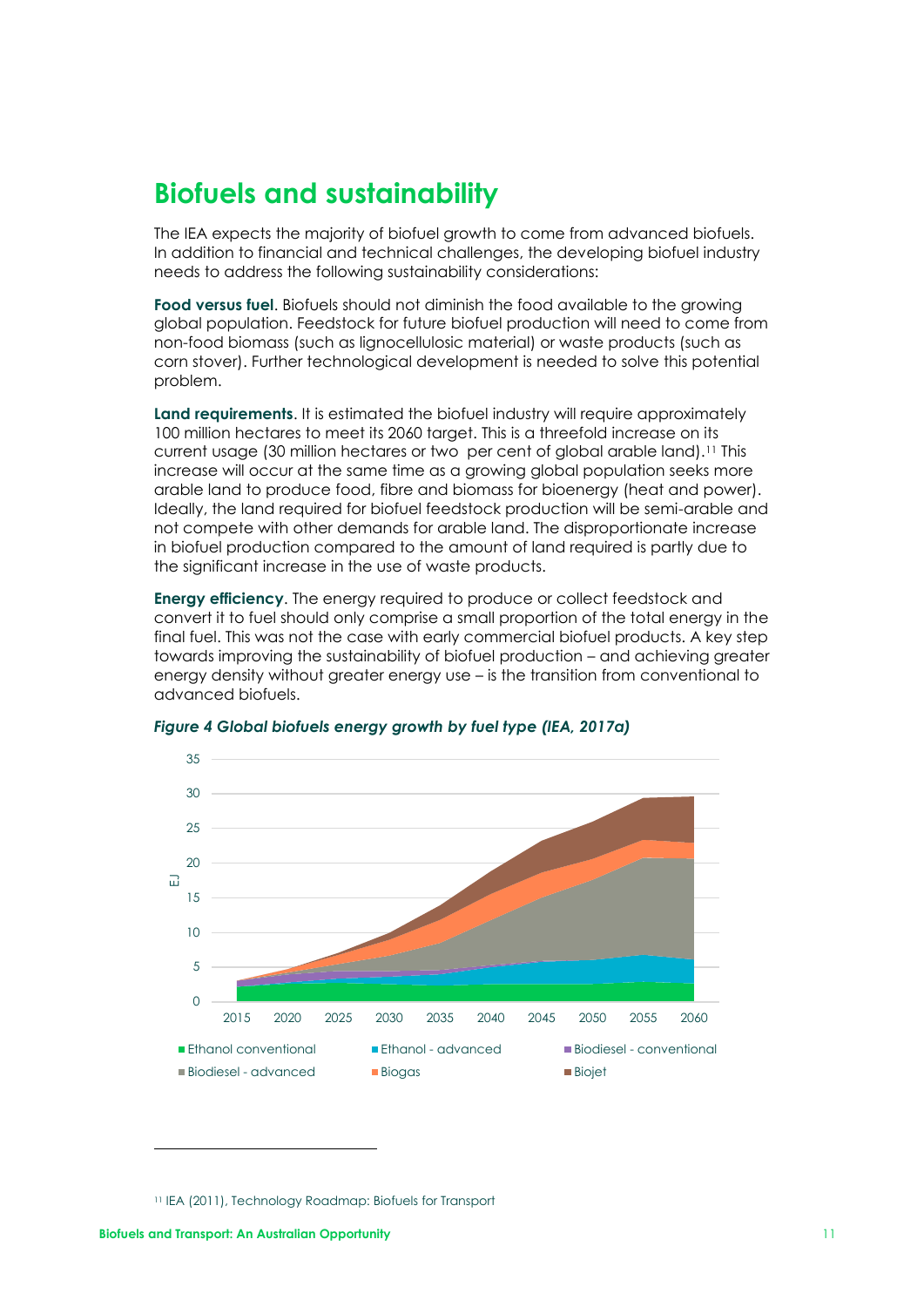# <span id="page-11-1"></span><span id="page-11-0"></span>**Alternative low emission fuel options Electricity**

As a transportation energy alternative, electricity offers two opportunities for emissions reduction:

- 1. decarbonised electricity for use in transport can be sourced from wind, wave, hydro-electric and solar power
- 2. electric motors are highly efficient at converting electrical energy into kinetic energy, with further efficiencies achieved as kinetic energy is recovered with regenerative braking

Continuing developments in electric drivelines and battery technology are likely to make electric vehicles an increasingly popular low carbon option in the passenger and road transport sectors.

#### <span id="page-11-2"></span>**Hydrogen**

Hydrogen is an alternative energy carrier. Although it is presently produced mostly from natural gas, hydrogen can also be made from low carbon materials such as renewable electricity and biomass. Research into hydrogen's potential as a transport fuel is ongoing; investigators are exploring its use as a combustion fuel, a diesel supplement, or a component in fuel cell applications. Currently, the research is focused on hydrogen's use in fuel cell electric vehicles (FCEVs).

A major barrier to increased hydrogen use is its low density, which makes storage difficult. Researchers are looking at potential solutions like high-pressure storage, liquefaction and chemical storage such as ammonia. Other barriers include the cost of production, and the changes in distribution, refuelling and end-use infrastructure required if hydrogen is to be adopted widely.

Continuing advancements in hydrogen technology indicate that this low-carbon alternative has potential in the passenger, road transport and shipping sectors.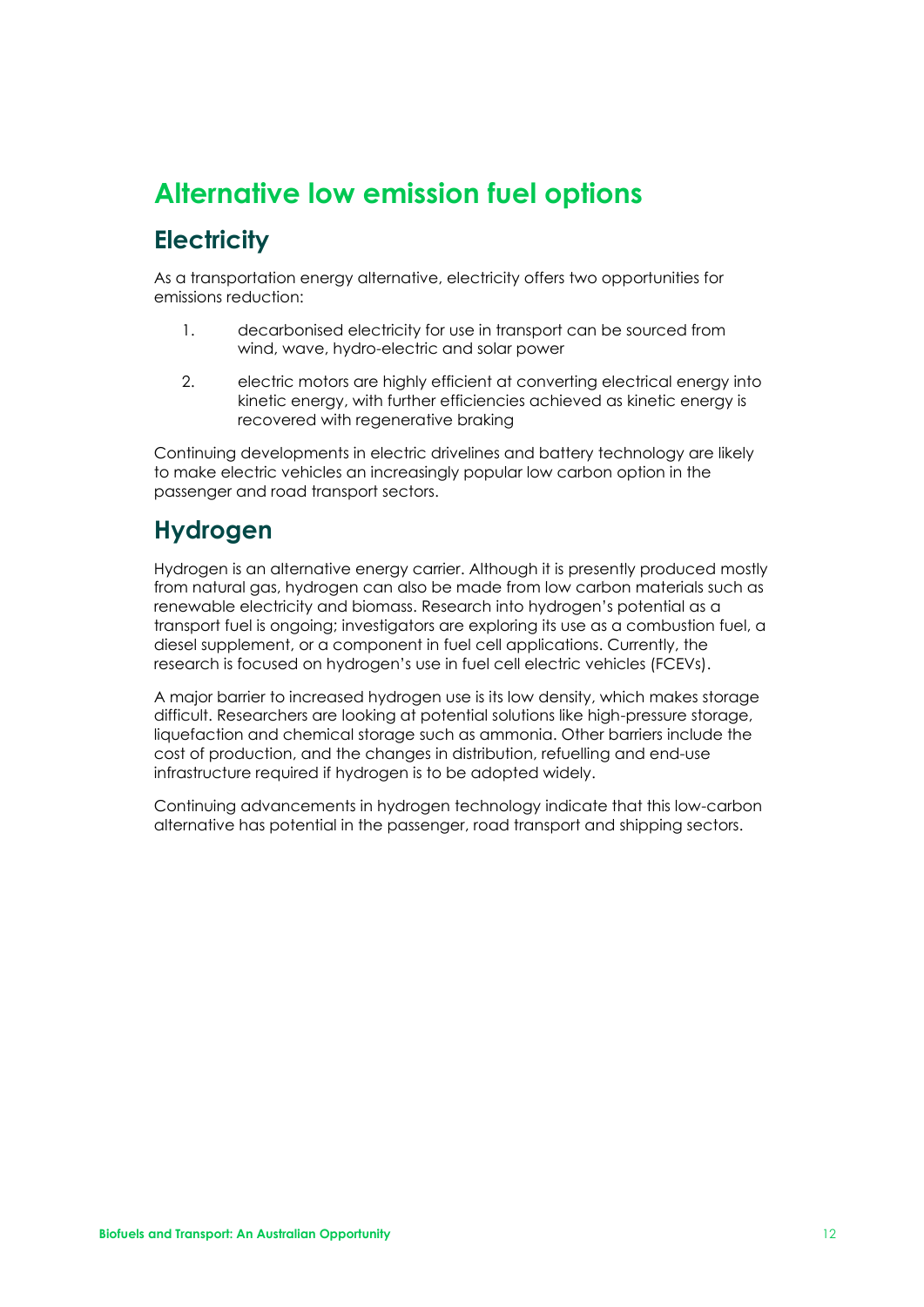# <span id="page-12-0"></span>**Global trends**

### <span id="page-12-1"></span>**Advanced biofuels gain momentum**

Environmental, political and social drivers have shifted the focus of global biofuel developers from conventional biofuels – those produced from food crops and not 100 per cent compatible with existing infrastructure – to advanced biofuels created from non-food feedstocks. There is also a new focus on developing "drop-in" fuels – those compatible with existing engines and fossil fuel–based infrastructure.

#### *Figure 5 Composition and end uses of conventional and advanced fuels:*

| CATEGORY            | <b>CONVERSION</b> |                                                      |                                         | <b>FEEDSTOCK</b> |                 |          |            |                         |                 | <b>END-USE-SECTOR</b> |                      |                                      |             |
|---------------------|-------------------|------------------------------------------------------|-----------------------------------------|------------------|-----------------|----------|------------|-------------------------|-----------------|-----------------------|----------------------|--------------------------------------|-------------|
|                     | Fuel type         | Technology                                           | Example                                 | Starch,<br>sugar | Crop<br>residue | Wood     | <b>MSW</b> | Oils,<br>fat,<br>grease | Micro-<br>algae | Sewage<br>sludge      | Passenger<br>and LCV | Heavy<br>freight,<br>rail,<br>marine | Aviation    |
|                     | Ethanol           | Traditional<br>fermentation                          | Green plains<br>(USA) Gevo /<br>Butamax | $\mathsf X$      |                 |          |            |                         |                 |                       | $\mathsf X$          |                                      |             |
| <b>Conventional</b> | <b>Butanol</b>    | Fermentation of sugar                                | Renewable                               | $\times$         |                 |          |            |                         |                 |                       | $\mathsf X$          |                                      |             |
|                     | Biodiesel         | Transesterifiction /<br>Esterification               | Energy<br>Group                         |                  |                 |          |            | X                       |                 |                       |                      | X                                    |             |
|                     |                   | Cellulosic Ethanol                                   | Raizen<br>(Brazil)                      |                  | $\times$        | $\times$ |            |                         |                 |                       | $\times$             |                                      |             |
|                     | Ethanol           | Gas phase<br>fermentation                            | LanzaTech<br>(Global)                   |                  | Χ               | X        | X          |                         |                 |                       | X                    |                                      |             |
|                     |                   | Gas phase<br>fermentation                            | Enerkem<br>(Canada)                     |                  | $\mathsf X$     | X        | $\times$   |                         |                 |                       | $\mathsf X$          |                                      |             |
|                     |                   | Hydrotreating                                        | Neste                                   |                  |                 |          |            | $\mathsf X$             |                 |                       | $\mathsf X$          | $\mathsf X$                          | $\times$    |
|                     |                   | Fast pyrolysis                                       | <b>BTG-BTL</b>                          |                  | $\chi$          | X        |            |                         |                 |                       | $\mathsf X$          | $\mathsf X$                          | $\times$    |
| <b>Advanced</b>     |                   | Thermocatalytic<br>upgrading                         | IH2<br>previously<br><b>KIOR</b>        |                  | X               | X        | X          |                         | X               | X                     | X                    | Χ                                    | $\mathsf X$ |
|                     | Drop-in<br>fuels  | Gasification followed<br>by FT process Bio<br>Energy | Red Rock,<br>Fulcrum                    |                  | $\times$        | $\times$ | $\times$   |                         |                 |                       | $\times$             | X                                    | $\times$    |
|                     |                   | Hydrothermal<br>liquefaction catalytic               | Sapphire<br>Statkraft                   |                  |                 |          |            |                         | $\mathsf X$     | $\mathsf{X}$          | $\mathsf X$          | $\times$                             | $\times$    |
|                     |                   | Supercritical water                                  | Licella                                 |                  | X               | X        | X          |                         | X               | Χ                     | Χ                    | X                                    | $\mathsf X$ |
|                     |                   | Alcohol to jet fuel                                  | Gevo, Byogy                             | X                |                 |          |            |                         |                 |                       |                      |                                      | X           |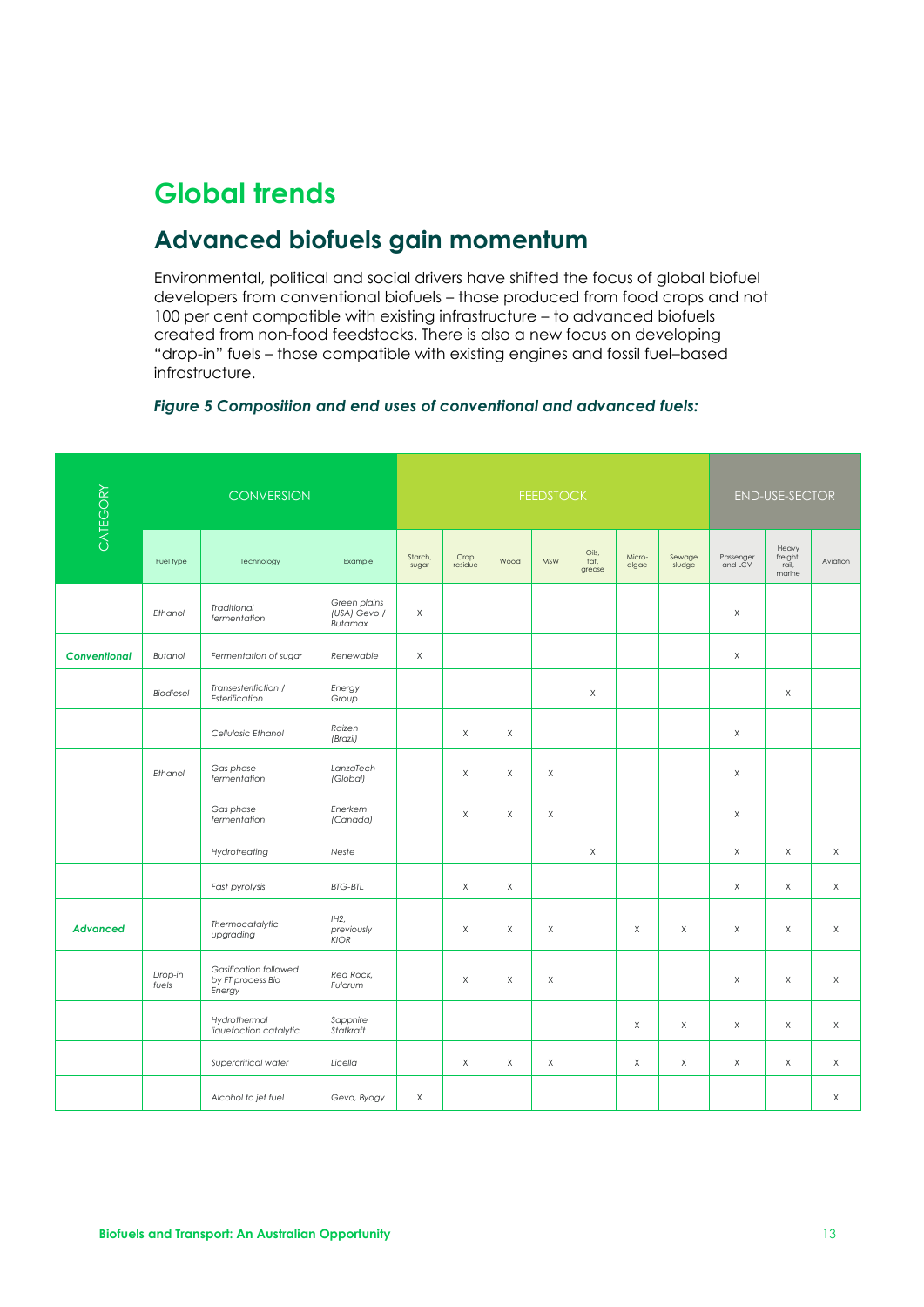### <span id="page-13-0"></span>**Commercial scale production**

Globally, economic viability is the major barrier to advanced biofuels meeting the 2DS biofuel objectives. The current high capital costs involved in manufacturing means they still require significant financial support.

The thriving Californian biofuel industry, which receives incentives from the US Government's Renewable Fuel Standard and the California State Government Low Carbon Fuel Standard, exemplifies the benefits this support can have.

Although the vast majority of global biofuel plants produce conventional biofuels, a number of commercial-scale facilities are manufacturing advanced biofuels, and more are under construction. See Figure 6.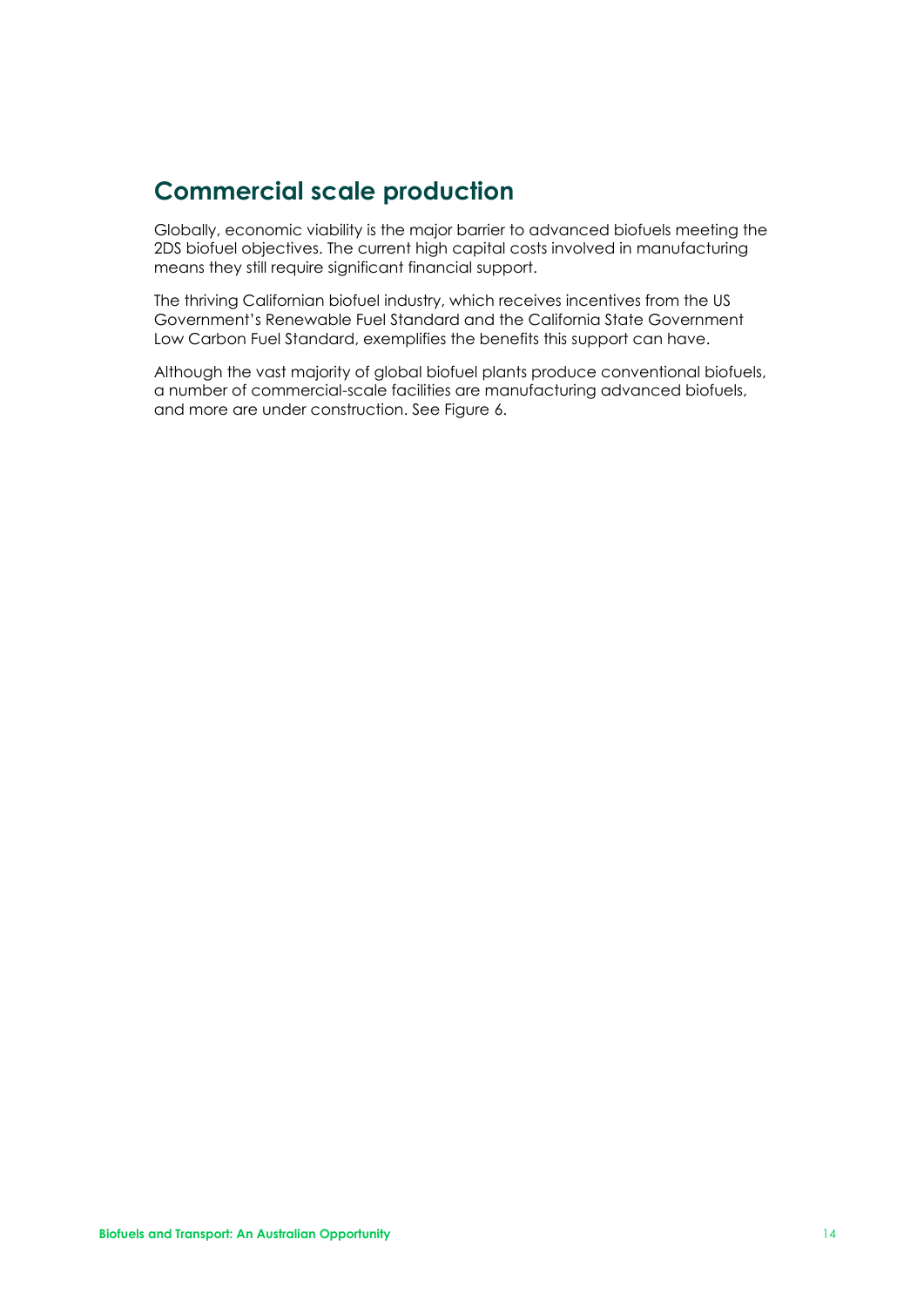<span id="page-14-0"></span>

| <b>PRODUCER</b>                                               | <b>PRODUCTION</b><br><b>VOLUME P/A</b>          | <b>PLANT</b><br><b>LOCATIONS</b>     | <b>FUEL AND</b><br><b>TECHNOLOGY</b>                                  | <b>STATUS</b>         |
|---------------------------------------------------------------|-------------------------------------------------|--------------------------------------|-----------------------------------------------------------------------|-----------------------|
| Neste                                                         | 2,720 ML from<br>vegetable oils<br>and fats     | Finland,<br>Netherlands<br>Singapore | Renewable diesel<br>via hydrotreating                                 | Operational           |
| Renewable<br><b>Energy Group</b>                              | 283 ML from<br>vegetable oils<br>and fats       | <b>USA</b>                           | Renewable diesel<br>via hydrotreating                                 | Operational           |
| Eni S.p.A.                                                    | 360 000 tons from<br>vegetable oils<br>and fats | Italy                                | Renewable diesel<br>via hydrotreating                                 | Operational           |
| Diamond Green                                                 | 1,039 ML from<br>vegetable oils<br>and fats     | <b>USA</b>                           | Renewable diesel<br>via hydrotreating                                 | Operational           |
| AltAir Paramount                                              | 159 ML from<br>vegetable oils<br>and fats       | <b>USA</b>                           | Hydrotreating<br>isomerisation                                        | Operational           |
| POET-DSM                                                      | 80 ML from corn<br>stover                       | <b>USA</b>                           | Cellulosic ethanol<br>via fermentation                                | Operational           |
| Raízen                                                        | 8 ML from<br>bagasse                            | <b>Brazil</b>                        | Cellulosic ethanol<br>via fermentation                                | Operational           |
| <b>Bolt-on additions</b><br>at various corn<br>ethanol plants | 2-6 ML from corn<br>fibre                       | <b>USA</b>                           | Cellulosic ethanol<br>via fermentation                                | Operational           |
| Enerkem                                                       | 38 ML from MSW                                  | Canada                               | Methanol and<br>ethanol via<br>gasification and<br>catalysis          | Under<br>construction |
| Fulcrum<br>BioEnergy                                          | 40 ML from MSW                                  | <b>USA</b>                           | Diesel, jet fuel and<br>naphtha via<br>gasification and<br>FT process | Under<br>construction |
| Red Rock Biofuels                                             | 60 ML from<br>biomass                           | <b>USA</b>                           | Diesel, jet fuel and<br>naphtha via<br>gasification and<br>FT process | Under<br>construction |
| Aemetis                                                       | 160 ML from<br>agricultural<br>wood waste       | <b>USA</b>                           | Gasification and<br>fermentation<br>(LanzaTech)                       | Under<br>construction |

#### *Figure 6 Commercial-scale advanced biofuel plants: GHD analysis*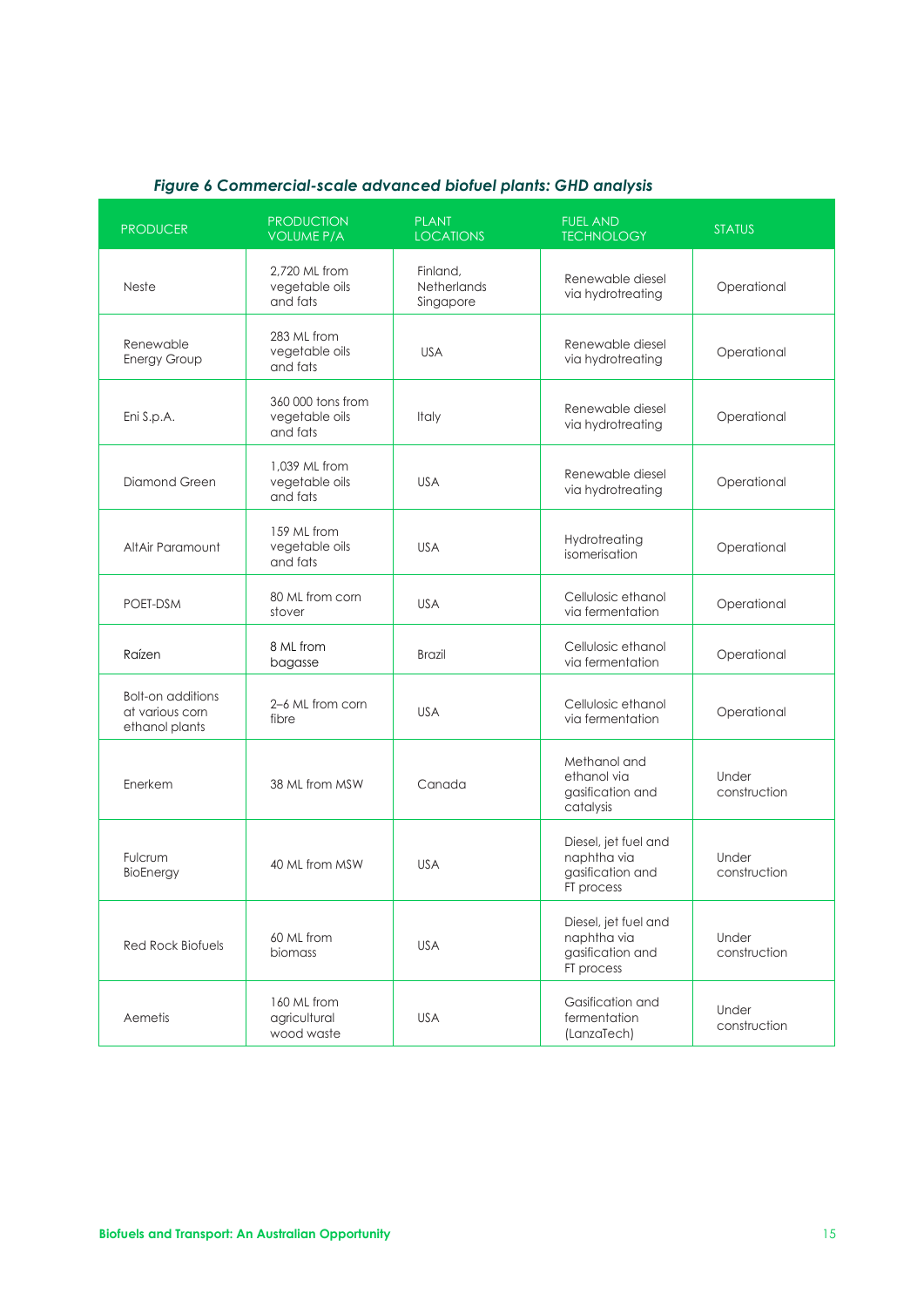### **The challenge of cost competitiveness**

Biofuels are a key element in reducing emissions in Australia's transport sector. But the development of a biofuel industry is hindered by the cost competitiveness of petroleum counterparts. Globally, policy driven incentives based on biofuel's demonstrated developmental and environmental benefits are encouraging the industry's growth.

Figure 7 compares the cost of gasoline with the estimated cost of technologically mature biofuel production.<sup>12</sup> The analysis indicates that a range of advanced biofuels could become cost competitive with petroleum-based fuels in the future, even in the absence of carbon pricing. Early policies supporting renewable power generation technologies like wind and solar photovoltaic power drove these initially higher-cost technologies to the point of parity with fossil fuels. Similarly, policies supporting biofuels are likely to increase their cost competitiveness.

Conventional corn-based ethanol manufacturing has dropped in cost and carbon intensity as petroleum fuels have increased in cost and carbon intensity, due to the growing difficulty of oil recovery and refining associated with nonconventional oil resources.



#### *Figure 7 Estimates of biofuel production costs (\*net of by-product revenues) using future mature technology.*

<sup>&</sup>lt;sup>12</sup> Cazzola, P., Morrison, G., Kaneko, H., Cuenot, F., Ghandi, A., and L Fulton (2013), Production Costs of Alternative Transportation Fuels – Influence of Crude Oil Price and Technology Maturity.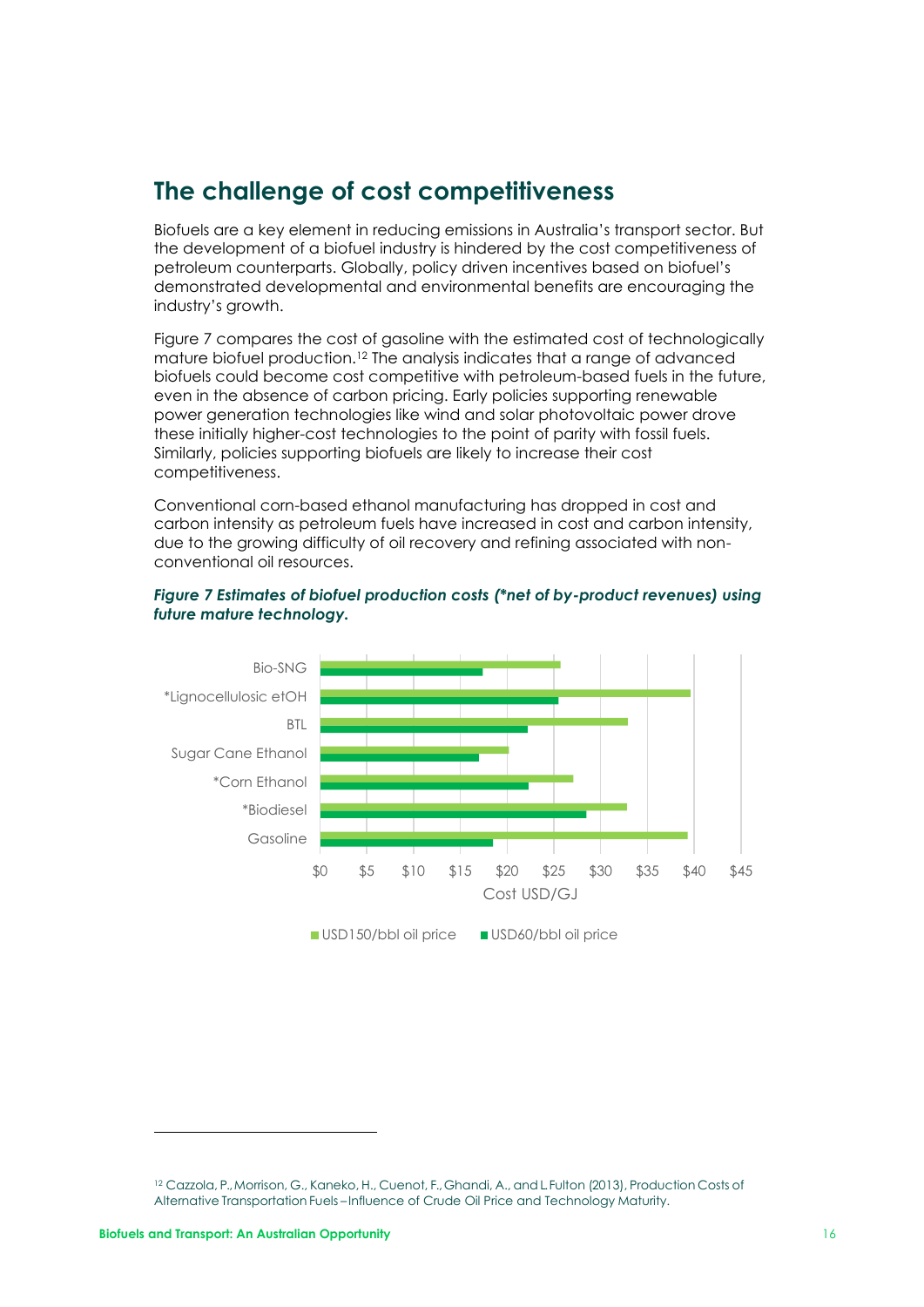# <span id="page-16-0"></span>**Australia's opportunity gap**

Australia's bioethanol production capacity is currently 440 megalitres per year (0.48 per cent of global bioethanol production).<sup>13</sup> Its capacity for biodiesel production sits at 100 megalitres per year (0.17 per cent of the global output).

The annual production of these two biofuels have an equivalent amount of energy as 375 megalitres of diesel. Currently, domestic biodiesel production is approximately one per cent of total domestic diesel consumption, indicating biofuel's extremely small market share. In addition, there is currently no aviation biofuel production in Australia.

The Australian car fleet is capable of using significant volumes of biofuel. As of 2015, 95 per cent of the 2.5 million cars in Queensland alone were estimated to be ethanol-compatible. This figure is likely to reach 98 per cent in 2020. Most automakers now manufacture cars suitable for higher-ethanol fuel blends. Australian plants can currently only produce enough biofuel to satisfy 0.6 per cent of the nation's demand for transport fuel, which is well behind the global average of 2.7 per cent. This capacity has decreased in the past 10 to 15 years due to plant closures. Meanwhile, existing plants are operating below full capacity.

Brazil's car manufacturers have also demonstrated the industry's ability to develop engines capable of running on high-biofuel blends. Brazil now has more than 25 million 'flex' vehicles, capable of running on zero to 100 per cent ethanol. There is a growing domestic awareness of Australia's lagging biofuel production relative to the global average, and of the benefits and opportunities increased production would bring to the broader community.

This awareness is resulting in state government initiatives like the Advance Queensland Biofutures 10-Year Roadmap and Action Plan, and the Bioenergy Roadmap for South Australia. A 40-fold expansion over the next 30 years is a significant challenge for the industry. Achieving it will require sustainable growth in feedstock resources, the application of new technologies and a consistent development of new production facilities. The investment required by production facilities alone is estimated at between \$25 billion and \$30 billion.

These challenges must be seen in context. Australia has large areas of arable and semi-arable land; established agricultural, forestry and engineering industries; significant feedstocks; and excellent solar resources. All of these give Australia a unique opportunity to meet its projected biofuel requirements.

<sup>&</sup>lt;sup>13</sup> 1 megalitre (ML) is equivalent to 1 million litres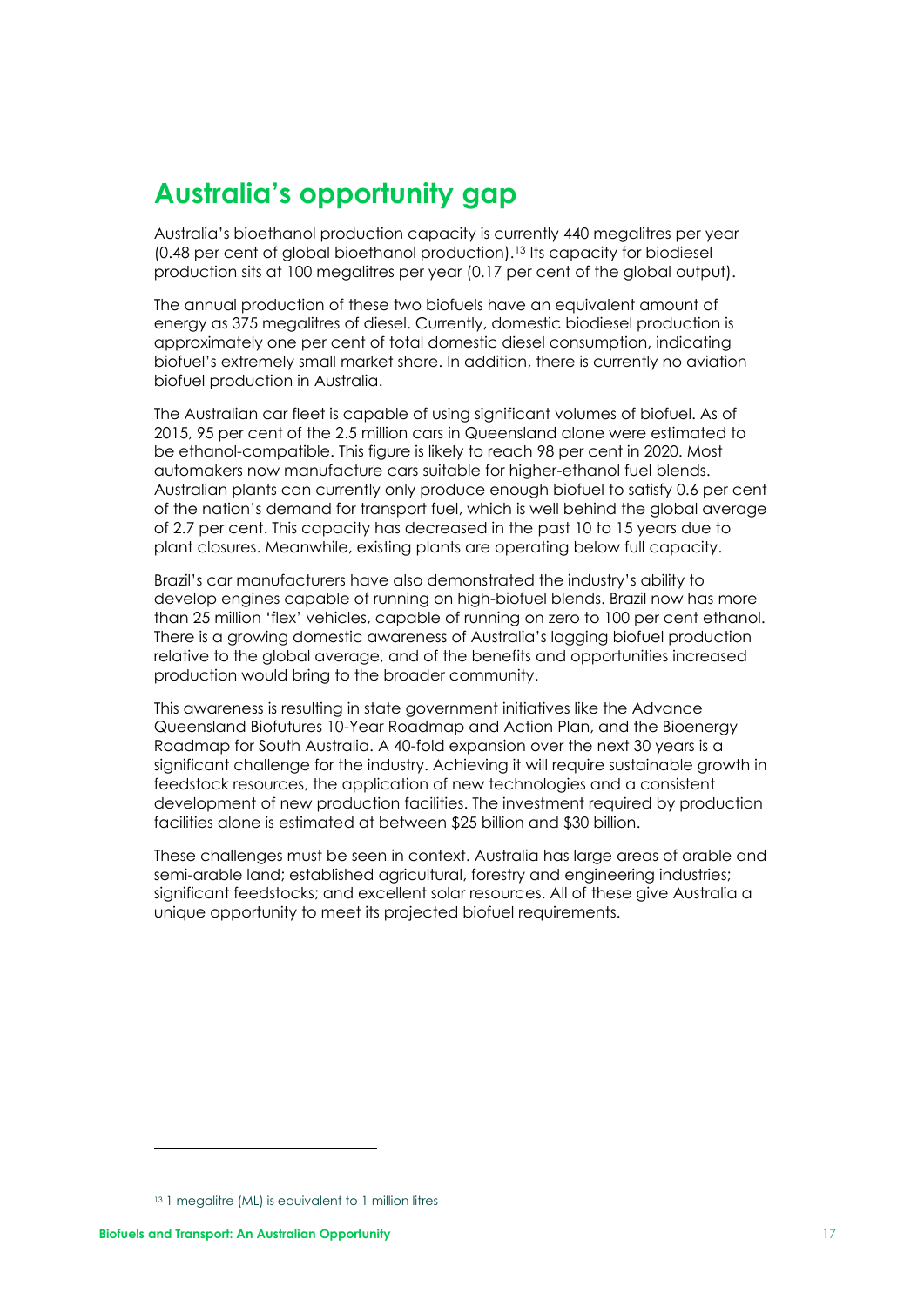Although small, the Australian biofue industry has extensive experience using lowvalue waste streams to remain viable in periods of policy uncertainty and low consumer demand. But it is hampered by high costs, immature technology, its small scale and the lack of a suitable policy and regulatory framework.

Figure 8 outlines the commercial biofuel plants operating in Australia, including production capacity. Notably, a number of biodiesel plants built in the early 2000s are no longer operating. Their closure is the result of several factors, including lower-cost imports monopolising the Cleaner Fuels Grant Scheme, increasing feedstock prices and inconsistent product quality.

| <b>COMPANY</b>                           | <b>LOCATION</b>          | <b>FEEDSTOCK</b>                      | <b>PRODUCTION</b>       |
|------------------------------------------|--------------------------|---------------------------------------|-------------------------|
| Manildra Group                           | Bomaderry,<br><b>NSW</b> | Waste starch                          | 300 ML/yr<br>bioethanol |
| United Petroleum                         | Dalby, Qld               | Red sorghum                           | 80 ML/yr<br>bioethanol  |
| Wilmar Sucrogen                          | Sarina, Qld              | Sugarcane                             | 60 ML/yr<br>bioethanol  |
| <b>Just Biodiesel</b>                    | Barnawartha,<br>Vic.     | Vegetable oil,<br>tallow, cooking oil | 50 ML/yr<br>biodiesel   |
| Eco Tech<br><b>Biodiesel</b>             | Narangba, Qld            | Cooking oil, tallow                   | 30 ML/yr<br>biodiesel   |
| <b>Biodiesel Industries</b><br>Australia | Maitland, NSW            | Cooking oil,<br>vegetable oil         | 20 ML/yr<br>biodiesel   |

#### *Figure 8 Operating commercial-scale plants in Australia*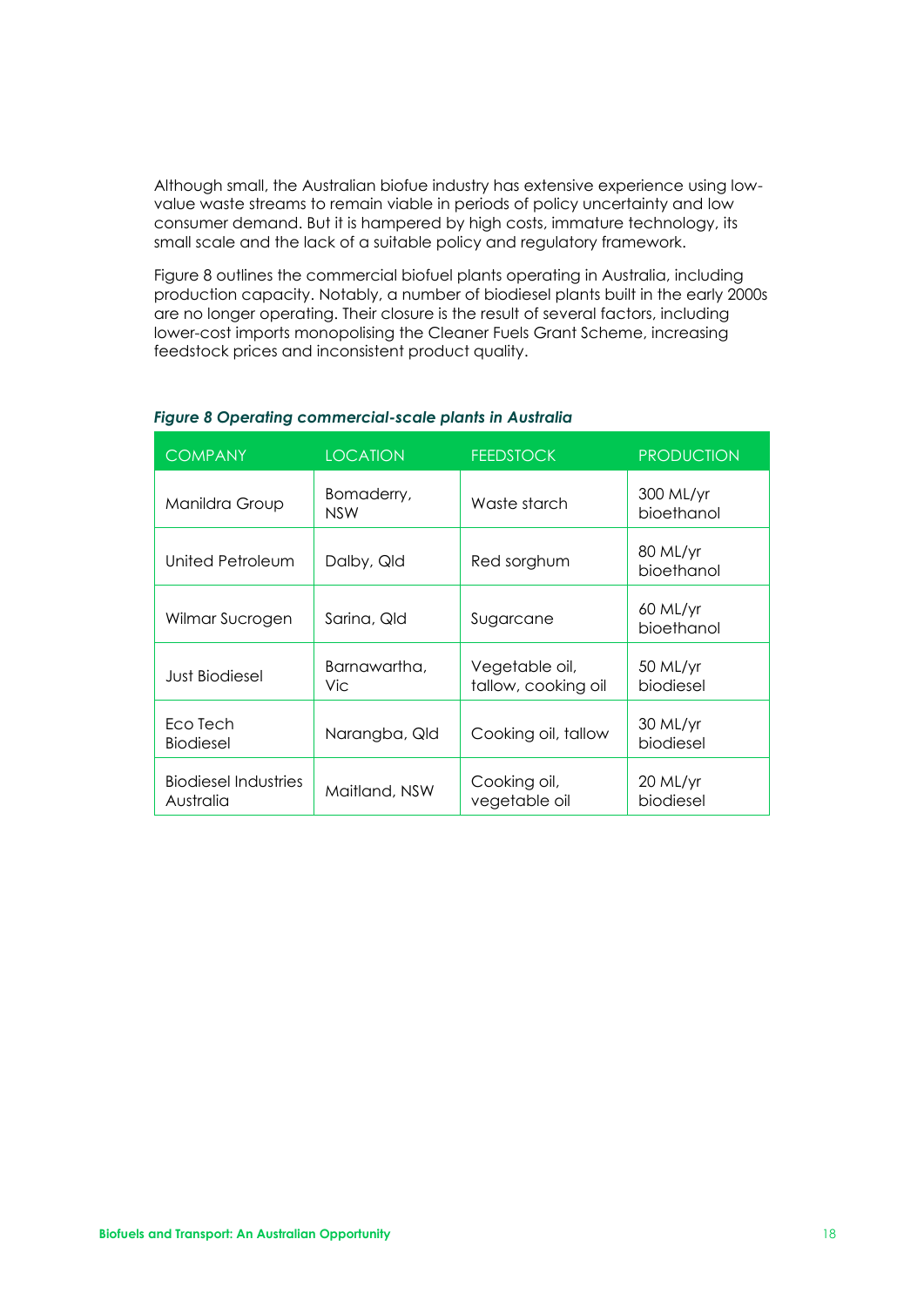### <span id="page-18-0"></span>**Australian technology delivering internationally**

Australia does not currently have any commercial facilities for manufacturing advanced biofuels operational or under construction. However, a number of advanced biofuel technologies are being demonstrated in Australia, and some Australian technologies are currently being deployed overseas. These include:

- 1. **Catalytic hydrothermal processing** developed by Licella. In Canada, Canfor is using the technology to convert sawdust and timber mill waste into liquid biofuels
- 2. **Leaf Resources' Glycell process**, which efficiently breaks down lignocellulosic biomass into C5 and C6 sugars, and is undergoing a feasibility investigation in Malaysia
- 3. **Hydrothermal liquefaction technology**, which Muradel demonstrated in Whyalla, South Australia; The Northern Oil Refinery in Gladstone, Queensland is implemented a demonstration-scale variant of the technology
- 4. **Ethtec cellulosic ethanol technology**, which has been piloted in a plant in northern NSW, and which is being upscaled in NSW's Hunter Valley.

The relatively small number of global commercial facilities manufacturing advanced biofuels reflects the financial challenges of deployment and the infancy of the technology.

Hundreds of conventional ethanol and biodiesel facilities operate around the world. The majority belong to manufacturers of corn-based ethanol in the US; sugarcane-based ethanol in Brazil; wheat- and sugar beet–based ethanol in Europe; and biodiesel manufacturers in the US, Europe and Asia.

Recent developments have made it possible to produce advanced biofuels at conventional plants. Bolt-on technologies can produce cellulosic ethanol from corn fibre, and extract corn oil for diesel production via hydrotreating. These developments, along with increased operating efficiencies and alternative energy sources, have led to substantial improvements in the carbon dioxide balance of conventional biofuels.

In the Australian context, future biofuel developments should focus on sustainable, low carbon, advanced biofuel technology. Co-located conventional and advanced facilities, combining financial returns with sustainability, could be the model for a way forward. These facilities could be based on biorefinery systems that make full use of the whole sugarcane plant to produce food products, conventional ethanol, cellulosic ethanol, and renewable heating, cooling and power.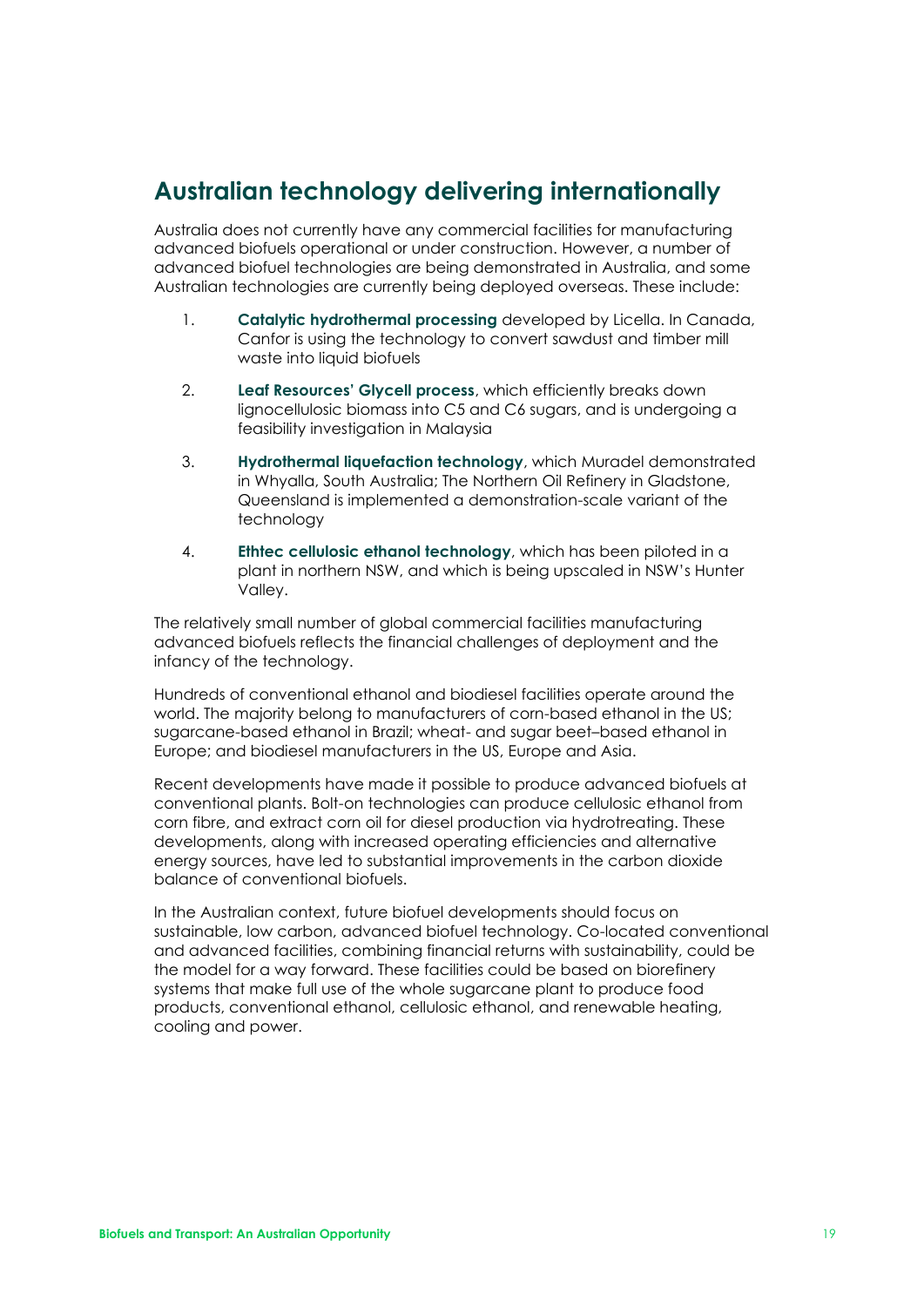#### <span id="page-19-0"></span>**Framing a domestic development pathway**

Given the decarbonisation challenge facing the transport sector, it is timely for Australia to consider long-term policies that could accelerate the growth of the biofuel industry and encourage investor confidence.

Australia does not have a strong history of policy interventions to support biofuels compared with other nations. Biofuel blend mandates in NSW and Queensland have provided some demand for biofuels. At the national level, the biofuels sector benefited from the Ethanol Production Grants Program and the Cleaner Fuel Grants Scheme. Until 2015, these provided a full excise rebate on domestically produced ethanol, and biodiesel produced in or imported into Australia. However, the Diesel Fuel Tax Rebate – which applied only to fossil fuelderived fuels – limited the impact of these policies on the biofuel industry.

Countries including the US, Brazil and European Union member nations have developed policies in line with the prevailing view that biofuels are an effective instrument for decarbonising the transport sector, increasing national fuel security, strengthening regional agricultural development and employment, and creating resilience.

The impact of strong biofuel policies is clear in the US, with its national Renewable Fuel Standard scheme and California's Low Carbon Fuel Standard. These policies, which provide financial incentives based on biofuel carbon credentials, have driven development and investment into conventional and advanced biofuels. In fact, Australian tallow is converted into renewable diesel at the NexBTL refinery in Singapore, to be sold in the Californian market. Similarly, the majority of Australian canola seed – considered a low-carbon feedstock due to Australian farming methods – is exported to Europe for conversion to biodiesel.

Although using Australian feedstocks to meet overseas biofuel mandates raises questions about sustainability and market distortions, it clearly demonstrates how policy works as the fundamental driver for nascent industries like biofuels.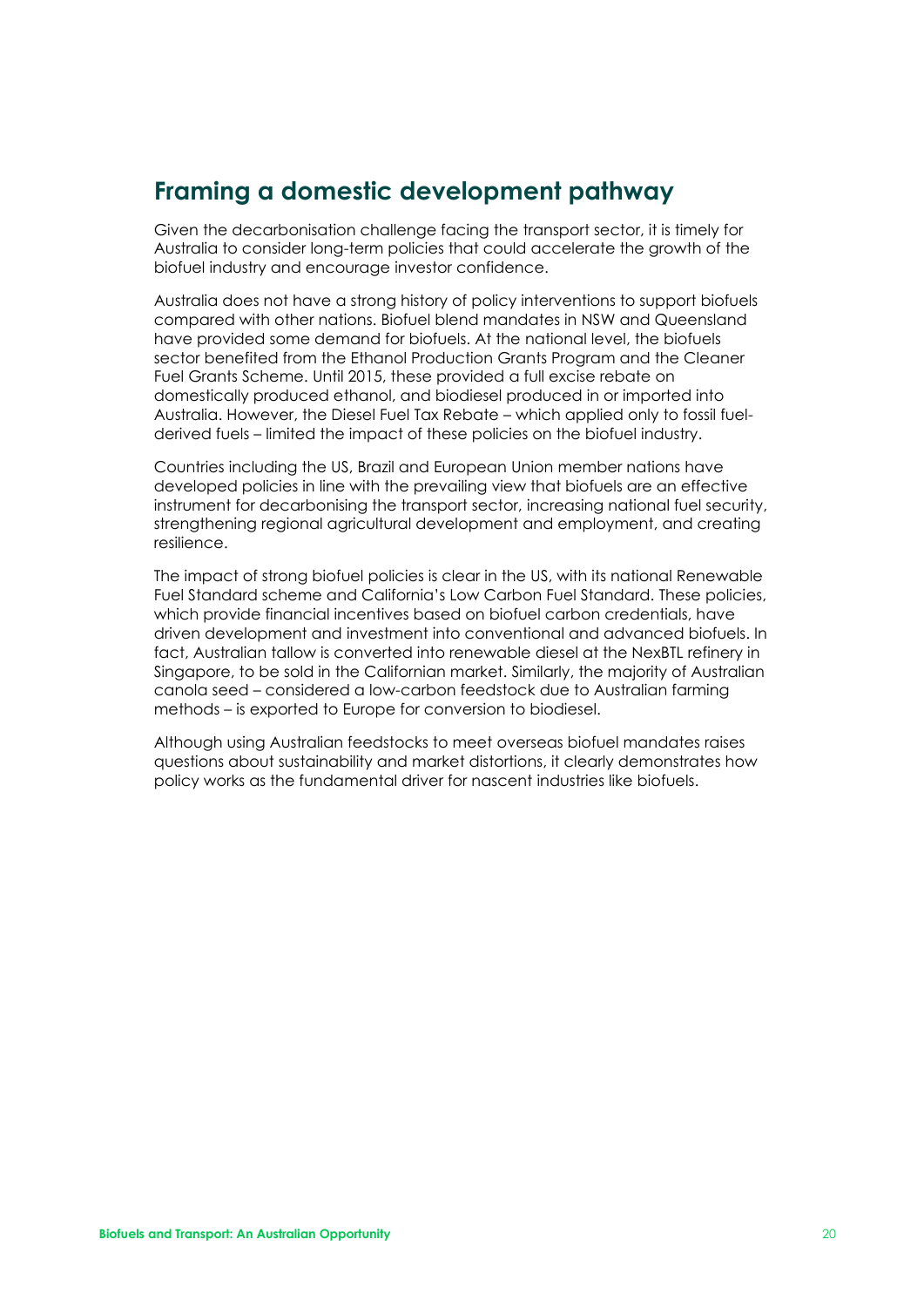Beyond domestic borders, international transport industry policies are providing opportunities for biofuels by creating emission mitigation polices and targets:

- In June 2018, the International Civil Aviation Organization (ICAO) established a set of international standards for its Carbon Offsetting and Reduction Scheme for International Aviation (CORSIA). This plan aims to stabilise carbon dioxide emissions from international aviation from 2020 onward.
- In April 2018, the International Maritime Organization agreed to reduce the global shipping industry's annual greenhouse gas emissions by at least 50 per cent compared to 2008 levels, by 2050.

Global experience has resulted in mature policies and standard initiatives that provide clear guidelines for achieving sustainable outcomes. Some international initiatives Australia could replicate, and that investors should be aware of, include:

- setting production volume targets for renewable fuel (specific to advanced biofuels in some cases)
- developing key performance indicators for technology maturity and risks
- providing funding in proportion to emissions reduction potential, calculated in a standard greenhouse gas lifecycle analysis framework
- ensuring feedstocks are not produced on land with high biodiversity value, and guaranteeing a verifiable custody chain from feedstock to fuel
- developing indicators for assessing and monitoring biofuel sustainability.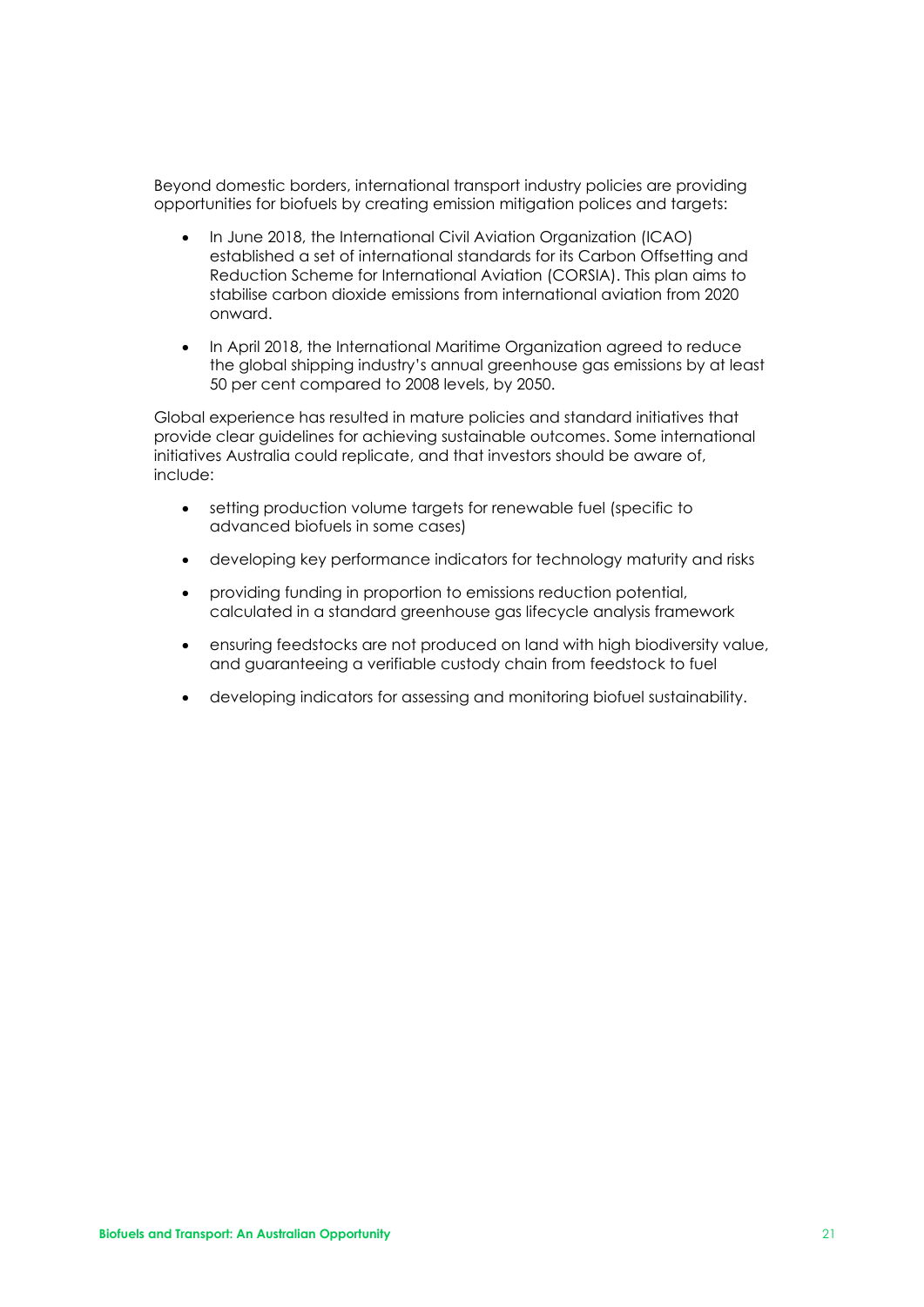# <span id="page-21-0"></span>**The Australian advantage**

#### <span id="page-21-1"></span>**Multiple biofuel feedstocks and technologies**

Australia's existing skills and experience in agriculture, forestry and engineering give us the tools to develop a thriving biofuel industry. To build an industry at the required scale, Australia needs early investment in construction of 'first-of-theirkind' facilities. This investment will also ensure training and skills development occur locally instead of being outsourced.

Multiple biofuel feedstocks and technologies are required if Australia is to achieve the volume of biofuel production required under the 2DS. Australia could hasten its journey towards the 2DS target by:

- converting a greater volume of transport fuels' underutilised waste streams into biofuels
- converting Municipal Solid Waste into biofuels in key urban and regional centres
- establishing a number of medium-scale hydrotreatment facilities in Australia for producing jet fuel and biodiesel, using existing tallow, cooking oil, trap grease resources, and purpose-grown vegetable oils like carinata, camelina, mustard and pongamia
- developing conventional biofuel plants as co-production bases as part of the transition to advanced biofuels
- transforming bio-based timber and paper plants into biorefineries.

The existence of functioning supply chains in these examples mean the costs and risks of feedstock supply would be relatively low.

The Iowa POET-DSM cellulosic ethanol facility's production of commercial volumes of fuel and the Canadian Enerkem facility's conversion of MSW into methanol and ethanol both indicate the dawn of a new era in biofuel production.

These developments will result in growing investor confidence in biofuel technologies. Additional technologies like Aemetis, LanzaTech, Fulcrum BioEnergy and Red Rock Biofuels, to name a few, could be commercially proven by 2020. Already, renewable diesel facilities across the globe have proven commercially viable, where markets support low-carbon fuels. The field is continually expanding.

As these technologies move down the cost curve and towards technical maturity, early-stage investors could build confidence with private investors and help promote the advanced biofuels industry.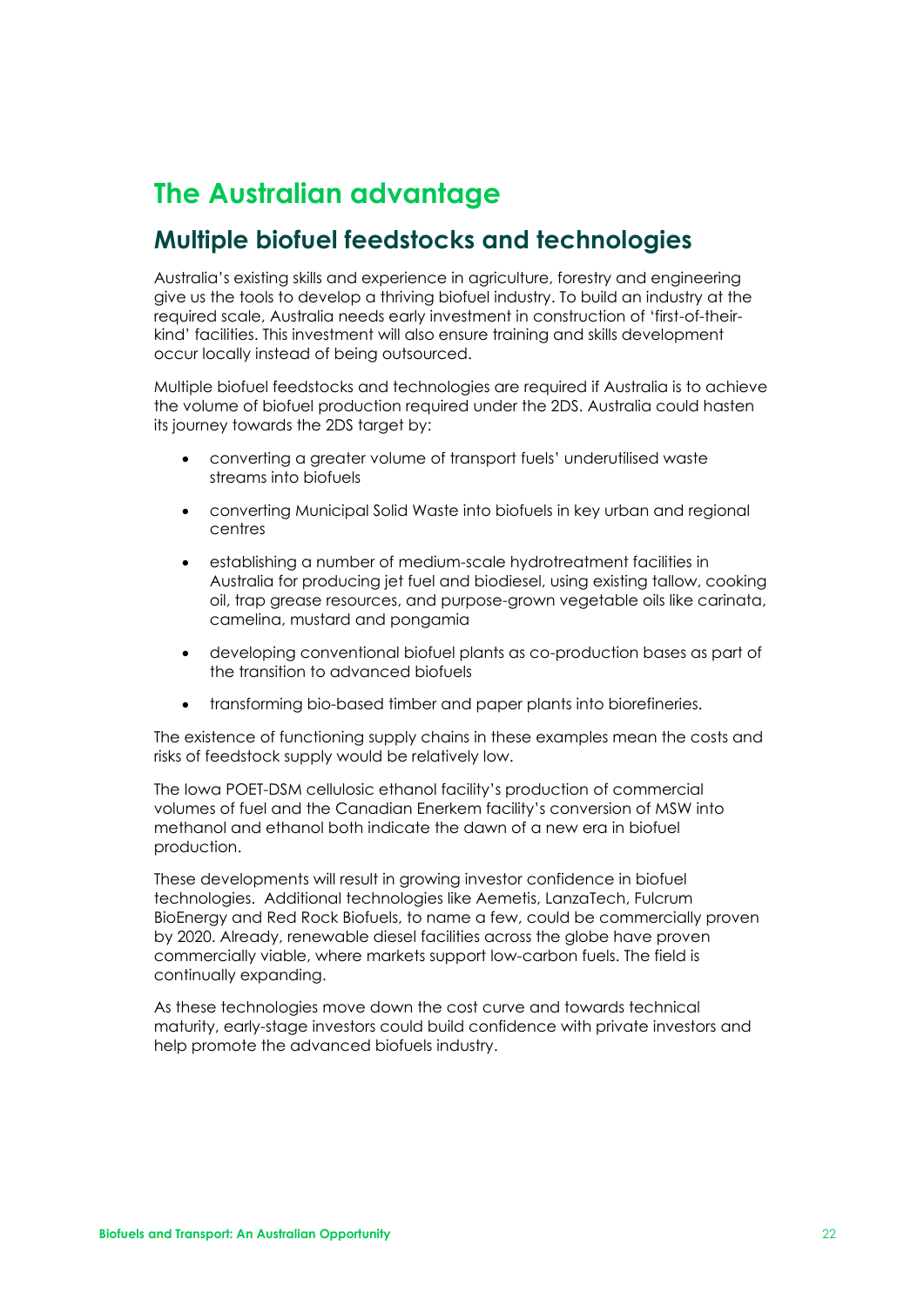#### <span id="page-22-0"></span>**Industry development**

Legislation supporting minimum volumes of biofuel per unit of fuel – or mandating its inclusion in fuel blends – is driving global biofuel uptake rates. At the same time, the diversity of potential feedstocks, processing technologies and end-use requirements is setting the biofuel industry on a steep learning curve.

Ongoing investment is expected to reduce costs for the biofuel

industry. Technological development and scaling – not to mention the learning and development associated with cumulated installed capacities and operating hours – are also putting downward pressure on production costs.

#### <span id="page-22-1"></span>**Technological development**

More broadly, the biofuels industry could benefit from technical development and investment support for projects that:

- increase the volume of base feed stocks for renewable diesel, jet fuel and biodiesel production
- address issues associated with advanced biofuels processing, such as oil upgrading
- incorporate biofuel product certification and knowledge-sharing processes
- inform policy and regulatory considerations about external factors that could support a strong domestic biofuel industry.

### <span id="page-22-2"></span>**Technology gains**

Potential beneficiaries of developmental support could benefit:

- technologies and projects that increase the volumes of vegetable oil and fats in renewable diesel, jet fuel and biodiesel production. This could include options for new crops such as Carinata and microalgae; incremental changes to existing crops like NxtOil; or recovering oil from current waste streams, as the US does with corn oil
- technologies that recover bio-CNG from currently underutilised waste streams
- technologies that address particular problems in advanced biofuel processes, including: in situ or post-pyrolysis and post-hydrothermal liquefaction oil upgrading, to reduce oxygen content and improve quality
- techniques for cost reduction and increased reliability in the pre-treatment of advanced ethanol
- gasification and FT technologies at a suitable scale for Australian biomass resources.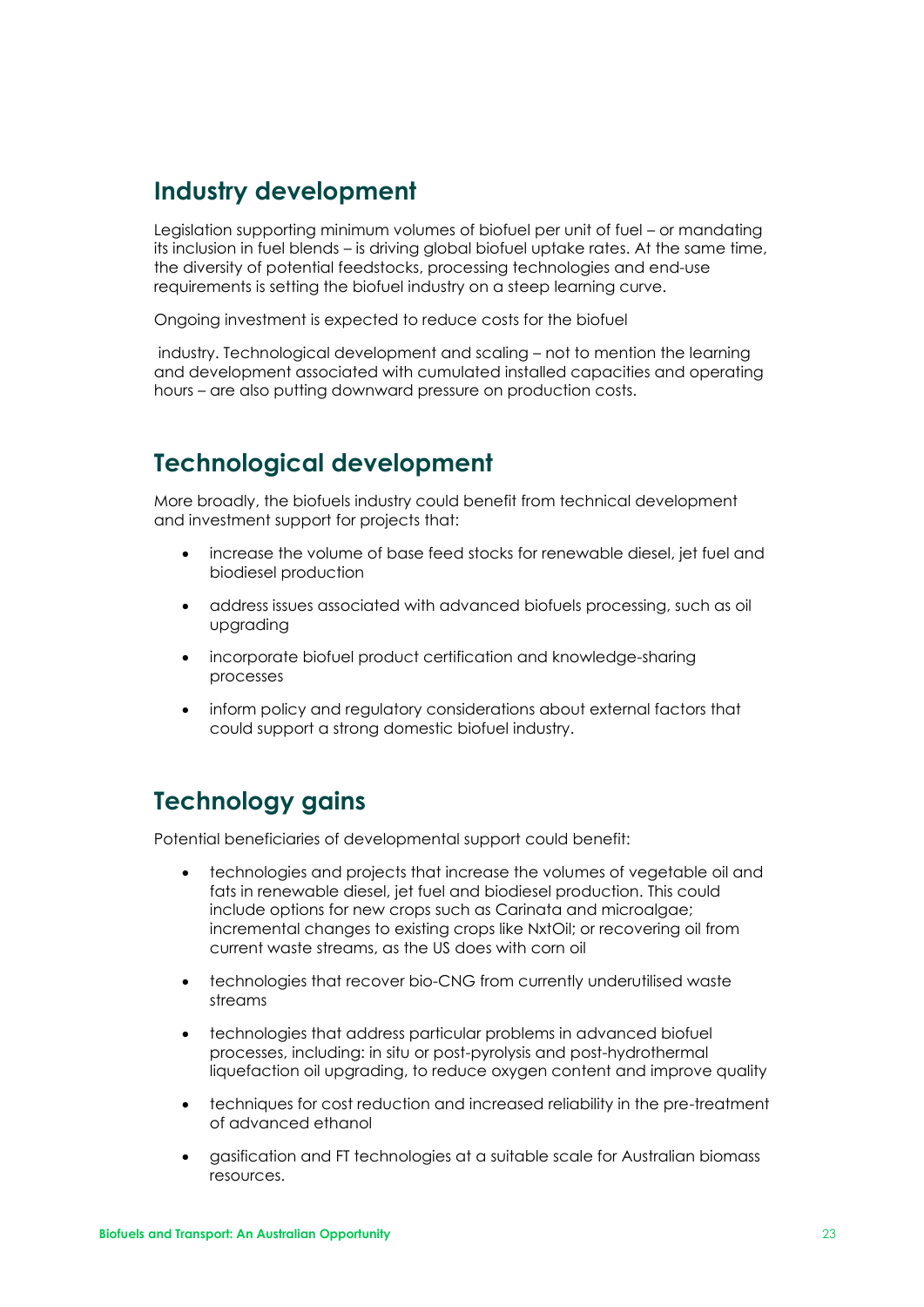### <span id="page-23-0"></span>**Investment considerations**

Biofuel projects and companies can offer an attractive investment opportunity. The investment required by production facilities alone in Australia is estimated at between \$25 billion and \$30 billion.

The current global trend in policy and market forces is to favour low carbon biofuels. This has placed a ceiling on conventional biofuels production, due to its limited capacity to achieve the required carbon reductions.

This trend does not rule out the possibility of supporting conventional biofuel plants. However, conventional plants need to consider:

- 1. developing commercial resilience, which they can gain by either joining an integrated plant (such as one producing sugar, power and ethanol) or by being capable of transitioning to advanced fuels. This would involve following the overseas examples of conventional processors that have gained the industry know-how to develop new advanced fuels
- 2. navigating the real risk of a plant becoming redundant well before it reaches the end of its life, due to new advanced biofuel developments
- 3. submitting an independent, peer-reviewed Life Cycle Assessment, to demonstrate their sustainability
- 4. avoiding displacing existing domestic capacity, and become internationally viable
- 5. proving that they would not hinder the development of the broader biofuel industry in the case of poor performance
- 6. avoiding impairing the development of advanced biofuels by monopolising long-term market opportunities through long-term contracts.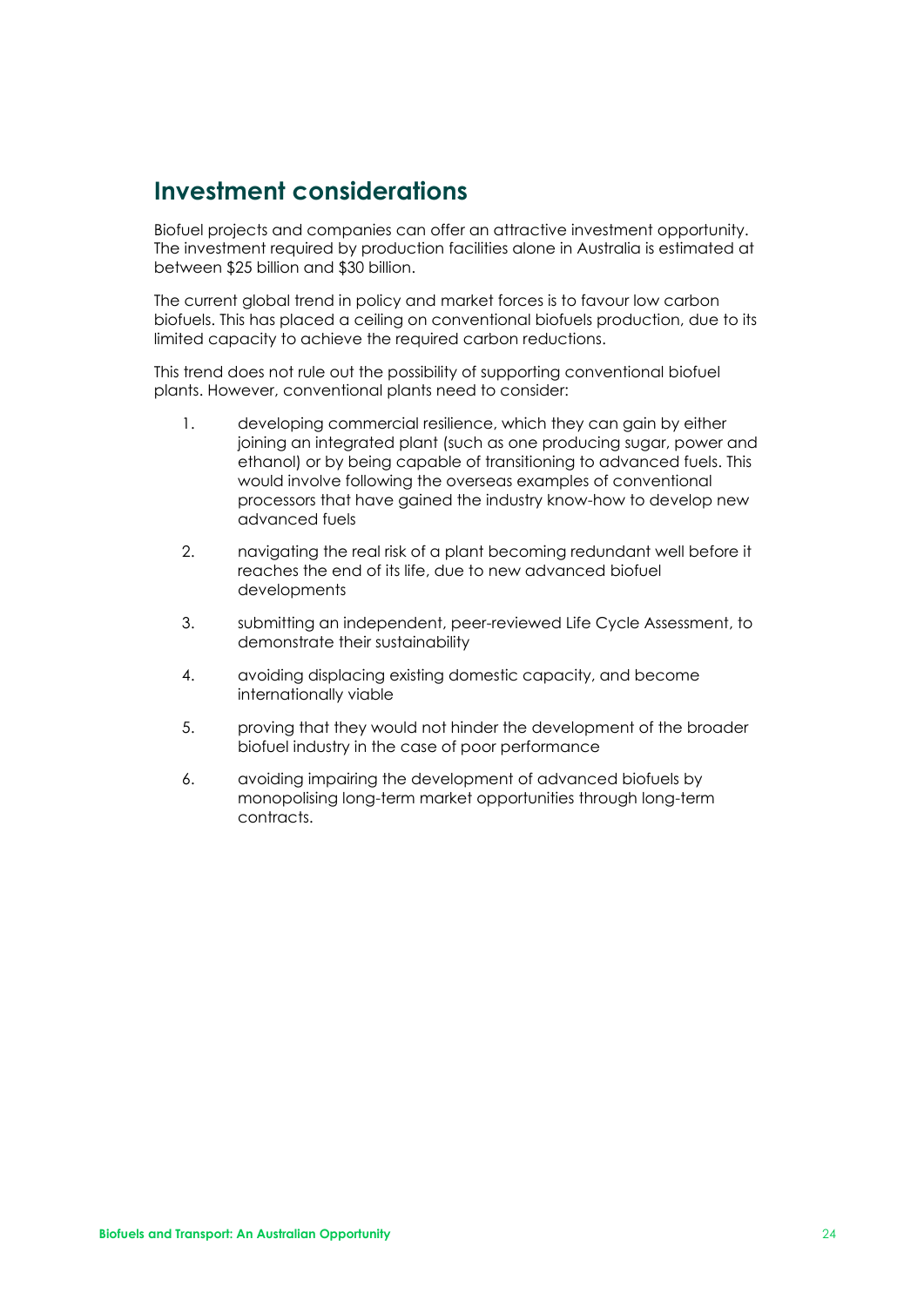## <span id="page-24-0"></span>**Benefits beyond biofuels**

The main environmental benefit of biofuel development is decarbonisation of the transport sector. However, the use and production of biofuels bring broader socioeconomic and environmental benefits.

Both conventional and advanced biofuels generally lead to significant reductions of exhaust contaminants (sulphur dioxide, nitrogen oxide and particulate matter), resulting in improved air quality. Biofuel production can contribute to land restoration by providing an economic impetus for rejuvenating degraded or marginalised land, especially through the cultivation of woody and perennial crops.

The biofuel industry can contribute to a circular economy by recycling waste streams that are currently sent to landfill or burned – such as biosolids, agricultural residues and forest thinnings. This process also offers a potential to co-produce biochar for soil restoration.

The desire for fuel supply stability and the diversification of agricultural products pushed Brazil to develop its 20-gigalitre sugarcane ethanol industry. By expanding its products, the sugarcane industry was able to stay financially secure in periods of low sugar pricing. Fuel security and price controls meant the supply of fuel remained stable in times of high oil pricing and international strife.

In Europe, decarbonisation and national security have acted as the major drivers of the biofuel industry. These diverse drivers explain why conventional biofuels may have been developed without thought for some of the broader environmental challenges biofuels now face.

The biofuels of choice in the US and Brazil were not necessarily the best environmental options, but they were the most costeffective means of providing fuel security and regional economic development.

The experience other countries have gained in the biofuel field gives Australia a unique opportunity to develop an industry primarily driven by environmental factors, while also achieving the substantial socioeconomic and geopolitical benefits our predecessors gained from their own biofuel industries.

Investment in biofuels needs to be seen as an investment not just in technology but in an entire industry. Like any industrial investment, it will bring broader socioeconomic benefits. This may be most evident in regional areas, where biofuel production can support regional industrial development and job creation. The development and job opportunities created by distributed biofuel industries – or by large biorefineries in areas with abundant feedstocks – could help create resilient communities by diversifying income and improving both local and national fuel security. Global employment figures suggest that an Australian biofuel production target of 20 gigalitres could provide ongoing employment for up to 250,000 people.<sup>14</sup>

<sup>14</sup> Based on Australian production of 20 billion litres per year; 1.7 million people globally employed in biofuels (ARENA (2017), Annual Review, Renewable Energy and Jobs); and alobal biofuel production of approximately 140 billion litres per year (IEA (2017), Energy Technology Perspectives, Tracking Clean Energy Progress 2017).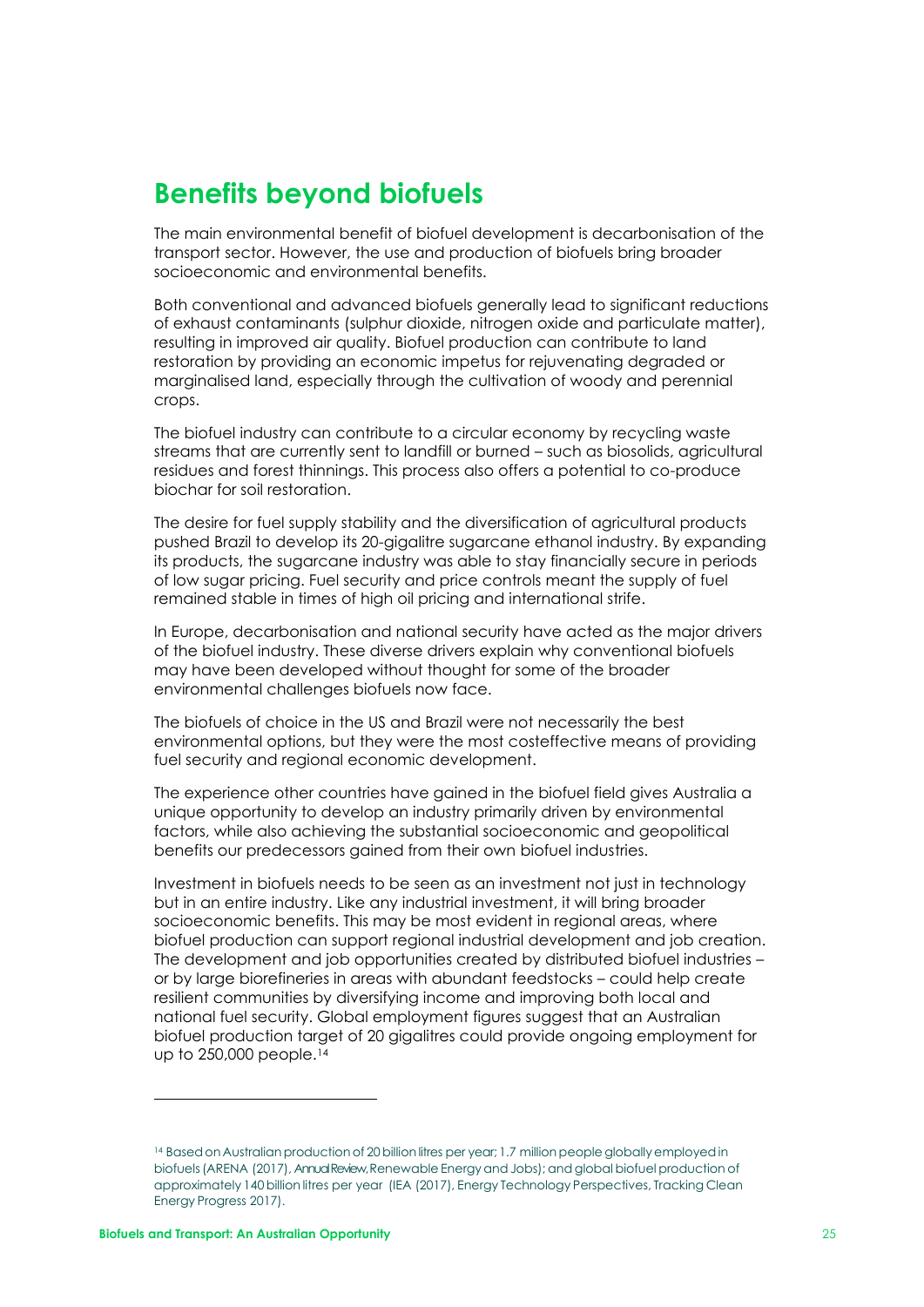There is a significant opportunity to develop and export technology related to biofuels, as the examples of Australian firms Licella and Leaf Resources already demonstrate.

Local production will also likely improve Australia's trade balance and potentially provide export opportunities for countries lacking the same natural resources as Australia.

The quest for fuel security has been a fundamental driver of biofuel-friendly policies in the US and Brazil. Figure 9 shows Australia's increasing dependence on imported oil and transport fuels. A biofuel industry will lessen this dependence, which in turn will reduce the risk of supply restraints during times of international or regional geopolitical upheaval. The self-reliance engendered by domestic biofuel production could assist Australia's commitment to fuel supply security.<sup>15</sup>

With a strong local biofuel industry, international oil prices would have reduced impact on Australian fuel prices, giving Australia a degree of resilience when oil prices peak, and reducing our risk of engaging in oil-for-trade-influence deals.

A domestic biofuel industry would also benefit Australia by easing the burden of oil storage. With the closure of major refineries and limited investment in fuel storage, our small stores – combined with our 90 per cent dependence on foreign crude and refined fuel imports – create a significant risk that biofuels could effectively mitigate.

The non-environmental benefits of domestic biofuel production have been demonstrated repeatedly across the globe. Historically, these benefits have been the main impetus for large-scale biofuel development. A domestic biofuel industry would generate environmental dividends and bring socioeconomic benefits to the whole Australian community.



#### *Figure 9 Examples of Australia's increasing dependence on fuel imports.<sup>16</sup>*

<sup>15</sup> NRMA Motoring and Services (2013), Australia's Liquid Fuel Security: A Report for NRMA Motoring and Services.

<sup>&</sup>lt;sup>16</sup> NRMA Motoring and Services (2013), Australia's Liquid Fuel Security: A Report for NRMA Motoring and Services.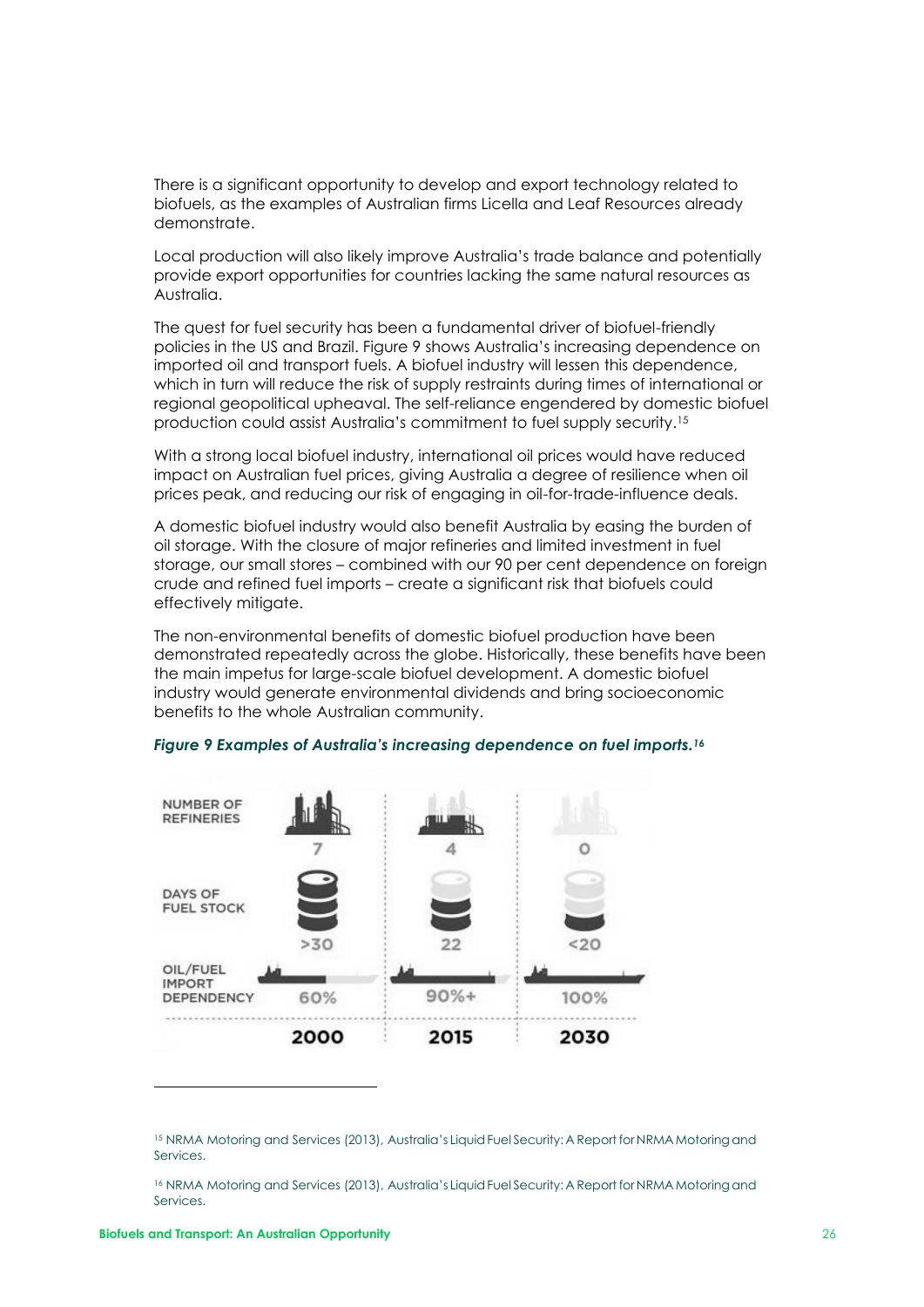### <span id="page-26-0"></span>**Disclaimer**

The *Biofuels and Transport: An Australian Opportunity* is based on a full report prepared by GHD Pty Ltd (Report) for the Clean Energy Finance Corporation (CEFC) and the Australian Renewable Energy Agency (ARENA), specifically for the purpose agreed between GHD, CEFC and ARENA as set out in the Report. It is not intended for use for any other purpose.

GHD otherwise disclaims responsibility to any person other than CEFC and ARENA arising in connection with the Report or this Public Summary Document (PSD). Any use of or reliance on the Report or this PSD by any third party is at the risk of that party. GHD also excludes implied warranties and conditions, to the legally permissible extent.

The services undertaken by GHD in connection with preparing the Report and this PSD were limited to those specifically detailed in the Report and are subject to the scope limitations set out in the Report. The opinions, conclusions and recommendations in this PSD are based on information reviewed at the date of preparing the Report. The opinions, conclusions and recommendations in the Report and this PSD are based on assumptions made by GHD as described in the Report. GHD disclaims liability arising from any of the assumptions being incorrect.